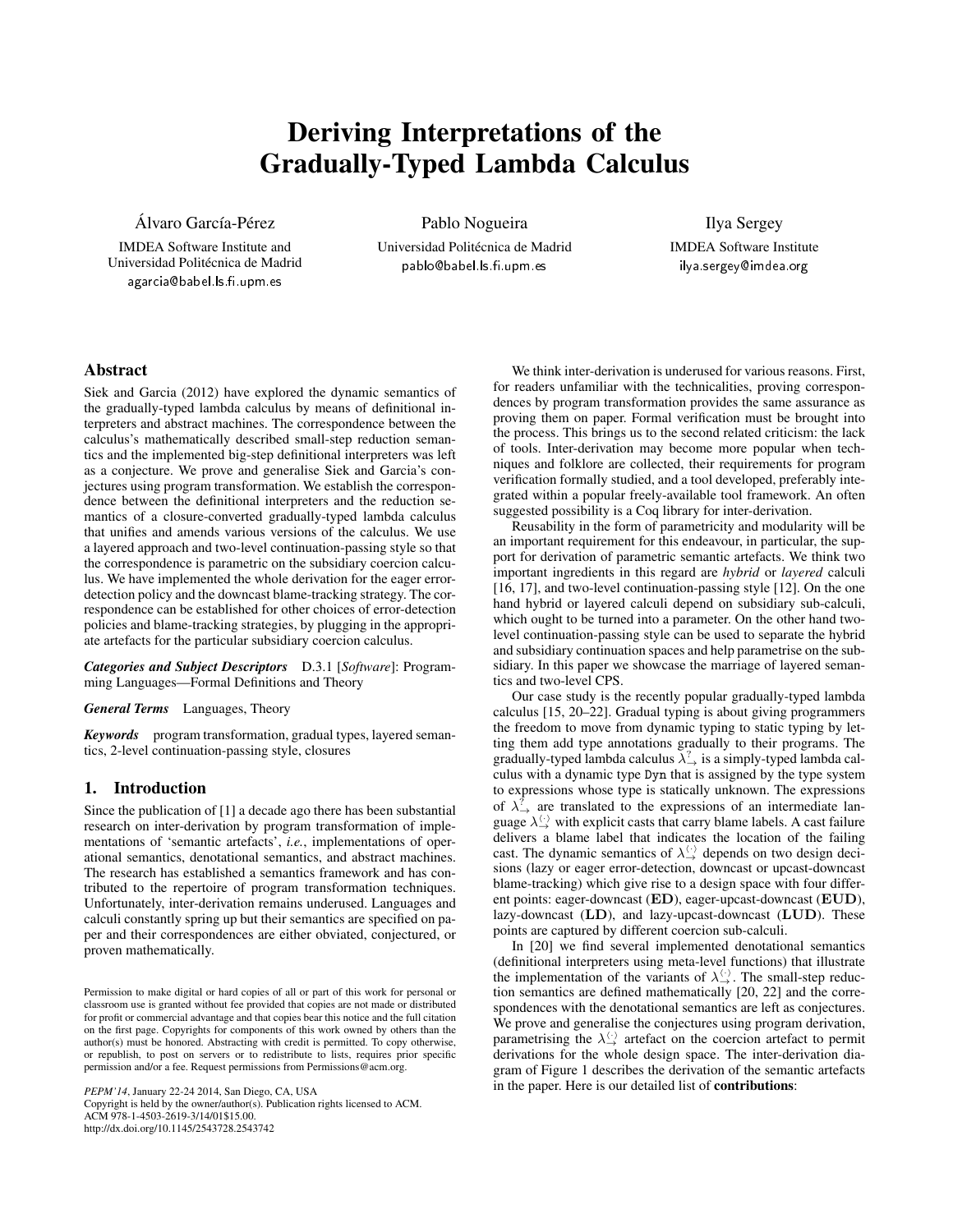| reduction<br>semantics                       |                                |                   | denotational<br>semantics                     |
|----------------------------------------------|--------------------------------|-------------------|-----------------------------------------------|
| syntactic<br>corresp.<br>abstract<br>machine | refunc.<br>2CPS-<br>normaliser | 2CPS<br>transform | closure<br>conversion<br>natural<br>semantics |

<span id="page-1-0"></span>Figure 1. Inter-derivation diagram.

- We present a coercion-based version of  $\lambda \stackrel{\langle \cdot \rangle}{\rightarrow}$  (Section [2\)](#page-1-1) and an eager-downcast coercion calculus ED (Section [3\)](#page-2-0). These calculi unify and slightly amend and emend the versions in [\[20,](#page-10-5) [22\]](#page-10-6) so as to have an *implementable* reduction semantics satisfying unique-decomposition [\[13\]](#page-10-7).
- In Section [4](#page-3-0) we translate the definitional interpreter [\[20\]](#page-10-5) to ML and derive an instantiation for ED dynamic semantics (eagerdowncast, named L∪D∪E in [\[22\]](#page-10-6)) which is the more appealing for 'it provides thorough error detection and intuitive blame assignment' [\[22,](#page-10-6) p.13]. In Section [5](#page-4-0) we disentangle translation and normalisation to obtain a purely coercion-based interpreter for expressions that uses a self-contained subsidiary coercion interpreter. In Section [6](#page-5-0) we finally produce a 2CPS-normaliser that implements the corresponding big-step natural semantics. These steps belong to the right-hand-side of Figure [1.](#page-1-0)
- We extend  $\lambda \stackrel{\langle \cdot \rangle}{\rightarrow}$  to  $\lambda \rho \stackrel{\langle \cdot \rangle}{\rightarrow}$ , the simply-typed lambda calculus of closures with explicit casts (Section [8\)](#page-5-1) whose implementable reduction semantics is the starting point of the syntactic correspondence [\[6,](#page-10-8) [7,](#page-10-9) [9\]](#page-10-10) on the left-hand-side of Figure [1.](#page-1-0) We state the theorems generalising the conjectures in [\[20\]](#page-10-5) (Section [8.1\)](#page-7-0), and prove them via program transformation by linking the two sides of the diagram at the 2CPS-normaliser (Section [10,](#page-8-0) etc).
- The small-step and big-step artefacts for expressions with coercion casts are parametric on the artefacts for coercions. We have presented a full derivation for ED dynamic semantics, but thanks to layering and 2CPS the artefacts for coercions can be replaced by other artefacts implementing different dynamic semantics. This technique provides the basis for modular derivations of any layered semantics, not limited to the definitional interpreters of the gradually-typed lambda calculus.

This paper makes contributions for 'program-derivationists' as well as for 'gradual-type-theorists'. To celebrate the union of the two lines of research, we have summarised in the main sections the important points for each readership, so they can understand the contributions at a glance. In particular, the program-derivationist need not know all details of, and our contributions to,  $\lambda \rightarrow$ . The gradual-type-theorist will find the semantic artefacts in the paper written in traditional mathematical notation. We strongly encourage the program-derivationist to read the derivation parts of the paper alongside the code, $<sup>1</sup>$  $<sup>1</sup>$  $<sup>1</sup>$  which is the main star of the film. The code</sup> is written in Standard ML and organised around the sectioning structure of the paper. Thus, 'Section 1.2' refers to a section of the paper whereas 'Code 3.1' refers to a section of the code.

# <span id="page-1-1"></span>2.  $\lambda_{\rightarrow}^{(.)}$  with implementable reduction semantics

Figure [2](#page-1-3) shows the syntax, contraction rules, and implementable reduction semantics of a coercion-based version of  $\lambda \rightarrow$ . The foremost point for the program-derivationist is the boxed rule STEPCST specifying that the contraction of a cast  $\langle c \rangle$  that applies a coercion  $c$  to a simple value  $s$  depends on the single-step reduction of  $c$  to  $c'$ 

#### Syntax:

| base types<br>types<br>constants<br>operators<br>expressions                                                       | $T$ ::=                                                                                               | $B = \{Int, Bool\}$<br>$B   Dyn   T \rightarrow T$<br>$k$ : $n \in \mathbb{N} \setminus t$<br>$op ::=$ inc dec zero?<br>$e$ : $=$ $k   op e  $ if $e e e   x   \lambda x : T.e  $<br>$e e   \langle S \leftarrow T \rangle^{\ell} e   \langle c \rangle e  $ Blame $\ell$ |                       |
|--------------------------------------------------------------------------------------------------------------------|-------------------------------------------------------------------------------------------------------|---------------------------------------------------------------------------------------------------------------------------------------------------------------------------------------------------------------------------------------------------------------------------|-----------------------|
| simple values<br>values<br>results                                                                                 |                                                                                                       | $\begin{array}{rcl} s & ::= & k \mid \lambda x : T.e \\ v & ::= & s \mid \langle \overline{c} \rangle s \end{array}$<br>$r$ ::= $v \mid$ Blame $\ell$                                                                                                                     |                       |
| <b>Contraction:</b>                                                                                                |                                                                                                       |                                                                                                                                                                                                                                                                           | $e \longrightarrow e$ |
|                                                                                                                    | $(\lambda x : T.e)v \longrightarrow [x/v]e$                                                           |                                                                                                                                                                                                                                                                           | $(\beta)$             |
|                                                                                                                    |                                                                                                       | op $n \longrightarrow \delta(op, n)$                                                                                                                                                                                                                                      | $(\delta)$            |
|                                                                                                                    |                                                                                                       | if $k e_1 e_2 \longrightarrow \begin{cases} e_1 & \text{if } k = \mathbf{t} \\ e_2 & \text{if } k = \mathbf{f} \end{cases}$                                                                                                                                               | $(\mathrm{IF})$       |
|                                                                                                                    |                                                                                                       | $\langle c \rangle$ s $\longrightarrow \langle c' \rangle$ s if $c \longmapsto$ <b>x</b> $c'$ (STEPCST)                                                                                                                                                                   |                       |
|                                                                                                                    | $\langle \iota \rangle s \longrightarrow s$                                                           |                                                                                                                                                                                                                                                                           | (IDENT)               |
|                                                                                                                    | $\langle d \rangle \langle \overline{c} \rangle s \longrightarrow \langle \overline{c} ; d \rangle s$ |                                                                                                                                                                                                                                                                           | (CMPCST)              |
|                                                                                                                    |                                                                                                       | $\langle \tilde{c} \rightarrow \tilde{d} \rangle$ s v $\longrightarrow \langle \tilde{d} \rangle$ (s $\langle \tilde{c} \rangle$ v)                                                                                                                                       | (APPCST)              |
|                                                                                                                    | $\langle \texttt{Fail}^\ell \rangle s \longrightarrow \texttt{Blame} \ \ell$                          |                                                                                                                                                                                                                                                                           | (FAILCST)             |
| $\langle (\tilde{c} \rightarrow \tilde{d}) : \texttt{Fail}^{\ell} \rangle s \longrightarrow \texttt{Blame} \ \ell$ |                                                                                                       |                                                                                                                                                                                                                                                                           | (FAILFC)              |
| <b>Reduction semantics:</b>                                                                                        |                                                                                                       |                                                                                                                                                                                                                                                                           | $e \mapsto e$         |
|                                                                                                                    |                                                                                                       | $E[\ ]$ ::= $[     (E[]) e   v (E[])   \langle c \rangle (E[])$                                                                                                                                                                                                           |                       |
| $e \rightarrow e'$<br>$E[e] \longmapsto E[e']$                                                                     |                                                                                                       | $E[\text{Blame }\ell] \longmapsto \text{Blame }\ell$                                                                                                                                                                                                                      |                       |

<span id="page-1-3"></span>Figure 2. Syntax, contraction rules, and implementable reduction semantics of  $\lambda_{\rightarrow}^{\langle \cdot \rangle}$ .

in a coercion sub-calculus **X**. Thus,  $\lambda \stackrel{\langle \cdot \rangle}{\rightarrow}$  is a *hybrid* or *layered* calculus whose syntax, contraction rules and, by extension, reduction semantics, depend on a *subsidiary* coercion calculus. Fortunately, the dependency on the syntax is not such: coercion expressions are the same across coercion calculi, and what varies is the syntax of 'normal coercions' (normalised coercion expressions) which naturally depends on the reduction semantics. However, the syntax of normal coercions always includes the ones in the contraction rules of  $\lambda^{\langle \cdot \rangle}$ . Such rules have to be part of  $\lambda^{\langle \cdot \rangle}$  for reasons explained below. Thus, the real dependency is on ' $\rightarrow$ <sub>x</sub>', the reduction semantics for coercions. Observe that  $\lambda_{\rightarrow}^{(.)}$  admits type cast expressions  $\langle S \leftarrow T \rangle^e$ e which are present in [\[20,](#page-10-5) p.2] and in [\[22,](#page-10-6) Fig.1]. In particular, the interpreters in [\[20\]](#page-10-5) work with them. However, type casts are translated off to coercion casts  $\langle c \rangle e$ . The translation function depends on the reduction semantics for coercions.

A point of interest to the program-derivationist and to the gradual-type-theorist is that in Figure [2](#page-1-3) blames are expressions, and reduction lifts blames in any reduction context to a result. Consequently, the figure shows a reduction semantics proper that can be implemented (more details below). Blames are results but not expressions in [\[20,](#page-10-5) [22\]](#page-10-6). The other contents of the section explain whence our version of the calculus which is of interest mainly to the gradual-type-theorist.

 $e \in \lambda_{\rightarrow}^{\langle \cdot \rangle}$ 

<span id="page-1-2"></span><sup>1</sup> http://babel.ls.fi.upm.es/~agarcia/papers/Gradual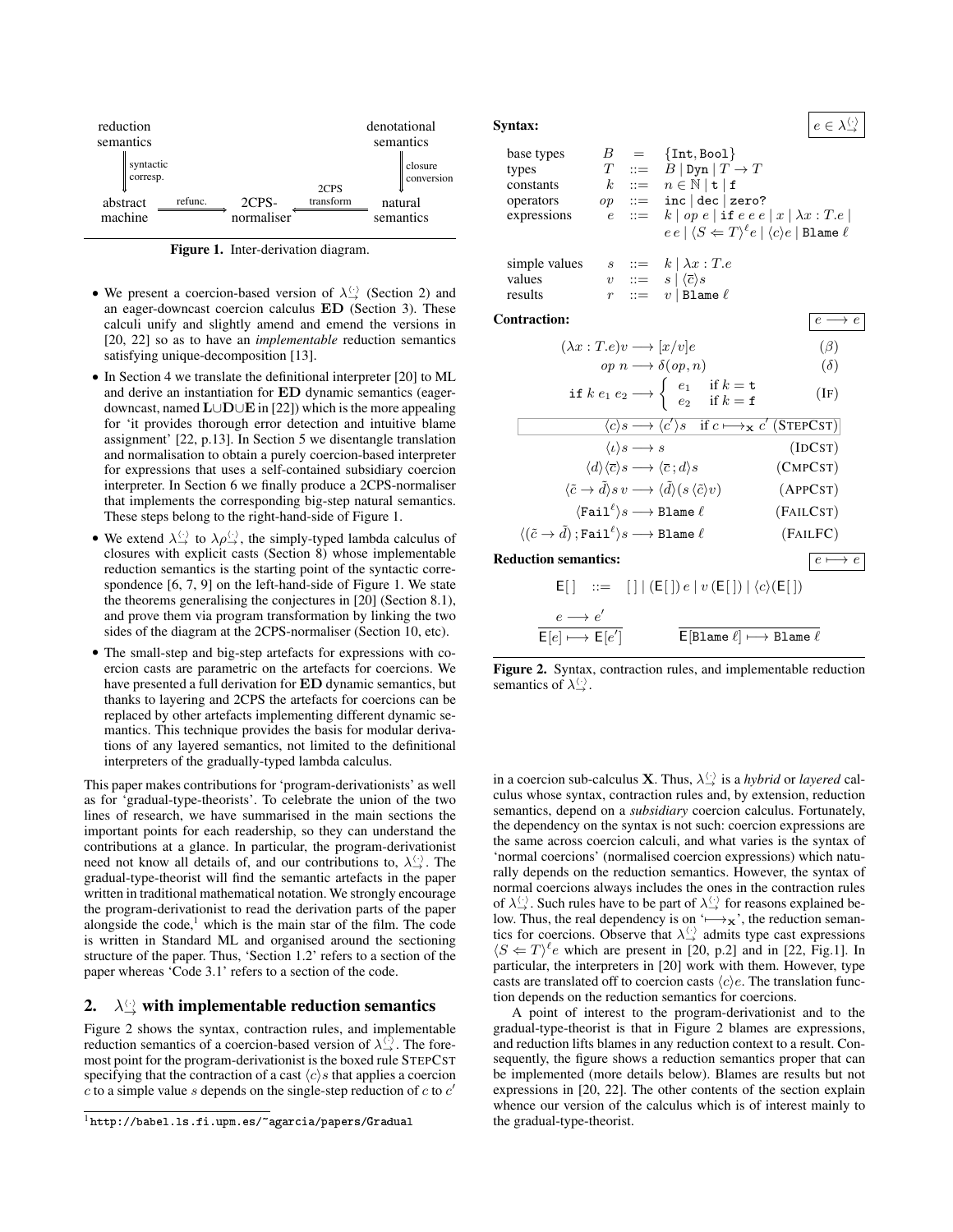The syntax of types, constants, and primitive operators is the same as in  $[20]$  and is unmysterious.<sup>[2](#page-2-1)</sup> The syntax of expressions includes the expressions of [\[22,](#page-10-6) Fig.7], namely, variables, constants, type-annotated abstractions, expression applications e e, and coercion casts  $\langle c \rangle e$ . The unannotated abstractions  $\lambda x.e$  of [\[20\]](#page-10-5) can be represented by  $\lambda x$ : Dyn.e. The syntax of expressions also includes applications of primitive operators to expressions, and conditional expressions, both present in [\[20\]](#page-10-5). Finally, expressions also include Blame  $\ell$  expressions because they can be the result of a contraction, and must thus be a particular kind of expression. The type system for  $\lambda_{\rightarrow}^{(1)}$  can be found in Appendix [A.](#page-10-11)

Now to operational semantics. Results  $r$  are now expressions: either values  $v$  or blames. Values  $v$  are simple values  $s$  or a coercion expression that applies a wrapper coercion  $\bar{c}$  to a simple value. Wrapper coercions are a subset of normal coercions  $\hat{c}$ , those that may be applied to simple values. A definition of wrapper and normal coercion for the eager coercion calculus with downcast blame-tracking is given in Section [3.](#page-2-0) In the definitional interpreters of [\[20\]](#page-10-5), simple values include meta-level functions because the interpreters implement denotational semantics (Section [4\)](#page-3-0).

The contraction rules are straightforward. The first three specify the contraction of  $\beta$ -,  $\delta$ -, and conditional redices. (Function δ can be found in Appendix [A.](#page-10-11)) Rule STEPCST has already been discussed. The remaining rules, except CMPCST, deal with casts containing normal coercions. Rule CMPCST contracts nested casts (expressions of  $\lambda_{\rightarrow}^{(1)}$ ) to coercion sequences. Rule IDCST contracts a cast with an identity coercion. Rule APPCST contracts the application of an arrow coercion  $\langle \tilde{c} \rightarrow \tilde{d} \rangle$  to a simple value s (an abstraction if well-typed) when the application is in turn applied to an operand  $v$ . The cast is performed against the operand and the result of the application. This is the standard solution for higher-order casts (arrow coercions) [\[22\]](#page-10-6). Rules FAILCST and FAILFC contract fail coercions to blames. Rule FAILFC is given in  $\lambda^{\langle \cdot \rangle}$  to preserve confluence in the coercion calculus (Section [3\)](#page-2-0). $3$ 

The reduction semantics at the bottom of the figure consists of reduction contexts and single-step contraction rules for redices within context holes. Observe that blames are short-circuited to results by lifting a blame in an arbitrary reduction context to the top level. The reduction contexts specify call-by-value reduction. The reduction of casts would consist of reducing the expression to a simple value, then reducing the coercion within the subsidiary coercion calculus, and the appropriate contraction rule in  $\lambda_{\rightarrow}^{(+)}$  would take it from there.

#### <span id="page-2-0"></span>3. The ED coercion calculus

Figure [3](#page-2-3) shows the syntax, contraction rules, and implementable reduction semantics of ED, our version of the eager coercion calculus with downcast blame-tracking, which unifies and slightly amends and emends the versions in [\[20,](#page-10-5) [22\]](#page-10-6). The foremost point for both the program-derivationist and the gradual-type-theorist is that the reduction semantics in the figure satisfies the uniquedecomposition property [\[13\]](#page-10-7) required for implementation, *i.e.*, every coercion expression is uniquely-decomposable into a coercion reduction context with a redex within the whole. The reduction semantics in [\[22,](#page-10-6) Fig.4] does not have that property (more details below), and [\[20\]](#page-10-5) is about big-step definitional interpreters so, naturally, it is unconcerned with reduction semantics. The rest of the

| injectable types<br>coercions    |  | $I \ :: = \ B \mid T \to T$<br>$c, d$ ::= $\iota  I   I ^{\ell}   c \rightarrow c   c; c   \text{Fair}^{\ell}$                       |
|----------------------------------|--|--------------------------------------------------------------------------------------------------------------------------------------|
| wrappers                         |  | $\bar{c}$ ::= $\tilde{c}$ where $\tilde{c} \neq (\tilde{c} \rightarrow \tilde{d}; \text{Fail}^{\ell})$<br>and $\tilde{c} \neq \iota$ |
| normal parts<br>normal coercions |  | $\tilde{c}$ ::= $\hat{c}$ where $\hat{c} \neq \text{Fall}^{\ell}$<br>$\hat{c}$ ::= c if $\exists c'.c \longmapsto_{\text{ED}} c'$    |

Contraction:  $\boxed{c \rightarrow_{\text{ED}} c}$ 

$$
I_{1}!; I_{2}?
$$

$$
(\tilde{c}_{1} \rightarrow \tilde{c}_{2}); (\tilde{d}_{1} \rightarrow \tilde{d}_{2}) \rightarrow_{ED} ((\tilde{d}_{1}; \tilde{c}_{1}) \rightarrow (\tilde{c}_{2}; \tilde{d}_{2}))
$$
(INOUT)  

$$
(\tilde{c}_{1} \rightarrow \tilde{c}_{2}); (\tilde{d}_{1} \rightarrow \tilde{d}_{2}) \rightarrow_{ED} ((\tilde{d}_{1}; \tilde{c}_{1}) \rightarrow (\tilde{c}_{2}; \tilde{d}_{2}))
$$
(ARR)  

$$
\iota; \hat{c} \rightarrow_{ED} \hat{c}
$$
(IDL)  

$$
\tilde{c}; \iota \rightarrow_{ED} \tilde{c}
$$
(IPR)  
Fair<sup>ℓ</sup>;  $\hat{c} \rightarrow_{ED} \text{ Fair}^{\ell}$  (FAILCO)  

$$
I!; \text{Fair}^{\ell} \rightarrow \hat{d}) \rightarrow_{ED} \text{Fair}^{\ell}
$$
(NAILL)  

$$
(\tilde{c} \rightarrow \text{Tail}^{\ell}) \rightarrow_{ED} \text{Fair}^{\ell}
$$
(FAILL)  
(FAILL)

Reduction semantics:  $c \mapsto_{\text{ED}} c$ 

| $\mathsf{C}_c[\;]\quad ::=$ | $C_{c_1}[\;]$ ; $c_2$<br>$\hat{c}_1$ ; $C_{c_2}$ []<br>$C_{c_1}$ $\rightarrow$ $c_2$<br>$\hat{c}_1 \rightarrow \mathsf{C}_{c_2}$<br>$\hat{c}_{11}$ ; $C_{(\hat{c}_{12};\hat{c}_2)}$ [] | if $c$ is a redex<br>if $c \equiv c_1$ ; $c_2$<br>if $c \equiv \hat{c}_1$ ; $c_2$<br>if $c \equiv c_1 \rightarrow c_2$<br>if $c \equiv \hat{c}_1 \rightarrow c_2$<br>if $c \equiv (\hat{c}_{11}; \hat{c}_{12}); \hat{c}_2$ |
|-----------------------------|----------------------------------------------------------------------------------------------------------------------------------------------------------------------------------------|----------------------------------------------------------------------------------------------------------------------------------------------------------------------------------------------------------------------------|
|                             | $C_{(\hat{c}_1;\hat{c}_{12})}$ []; $\hat{c}_{22}$                                                                                                                                      | if $c \equiv \hat{c}_1$ ; $(\hat{c}_{21}; \hat{c}_{22})$                                                                                                                                                                   |
|                             | $c \rightarrow_{\text{ED}} c'$                                                                                                                                                         |                                                                                                                                                                                                                            |
|                             | $c_1 \equiv \mathsf{C}_{c_1}[c] \longmapsto_{\mathbf{ED}} \mathsf{C}_{c_2}[c'] \equiv c_2$                                                                                             |                                                                                                                                                                                                                            |

<span id="page-2-3"></span>

discussion about our version of the calculus is of interest mainly to the gradual-type-theorist.

First, we discuss coercion expressions. Injectable types to Dyn are those types other than Dyn because injecting or projecting Dyn to Dyn is equivalent to the identity coercion. Coercion expressions consist of the identity coercion  $\iota$ , an injection  $I!$  of an injectable type I to Dyn, a projection from the dynamic type  $I?^{\ell}$  to injectable type I decorated with a blame label  $\ell$ , arrow coercions  $c \to d$ , sequences  $c$ ; d (diagrammatic composition) and fail coercions Fail<sup> $t$ </sup> decorated with a blame label. So far, no differences with [\[20,](#page-10-5) [22\]](#page-10-6) other than notational. The type system of ED can be found in Appendix [B.](#page-10-12)

The differences arise in the reduction semantics. The reduction semantics at the bottom of Figure [3](#page-2-3) satisfies unique-decomposition and is therefore implementable. The one in [\[22,](#page-10-6) Fig.4] is defined modulo a congruence on sequences  $(c_1; c_2); c_3 \cong c_1; (c_2; c_3)$ that permits the definition of simpler reduction contexts:

$$
\begin{aligned}\nC[ \quad & ::= \quad [\quad] \mid C[ \quad]; c \mid \hat{c}; C[ \quad] \mid C[ \quad] \to c \mid \tilde{c} \to C[ \quad] \\
& \quad \underline{c \cong C[c_1]} \quad c_1 \longrightarrow_{\text{ED}} c_2 \quad C[c_2] \cong c' \\
& \quad \underline{c \longmapsto_{\text{ED}} c'}\n\end{aligned}
$$

To resolve the ambiguity introduced by congruence we fix the association by defining reduction contexts  $C_c$   $\vert$  which are indexed by the input coercion  $c$ , so that decomposition is guided by the shape of c. (Note the difference between syntactic identity ' $\equiv$ ' in

Syntax:  $c \in \mathbf{ED}$ 

<span id="page-2-1"></span><sup>2</sup> For the thorough reader: in [\[20\]](#page-10-5) some expressions carry labels, but in the coercion-based versions only coercions and blames carry labels. Our version is coercion-based and therefore only coercions and blames carry labels, together with type cast expressions which will be later removed.

<span id="page-2-2"></span><sup>&</sup>lt;sup>3</sup> For the thorough reader: in [\[20\]](#page-10-5) rule FAILFC is implemented in different places for different semantics. In the lazy artefacts the rule is implemented by seq\_lazy, and in the eager artefacts by mk\_cast\_eager.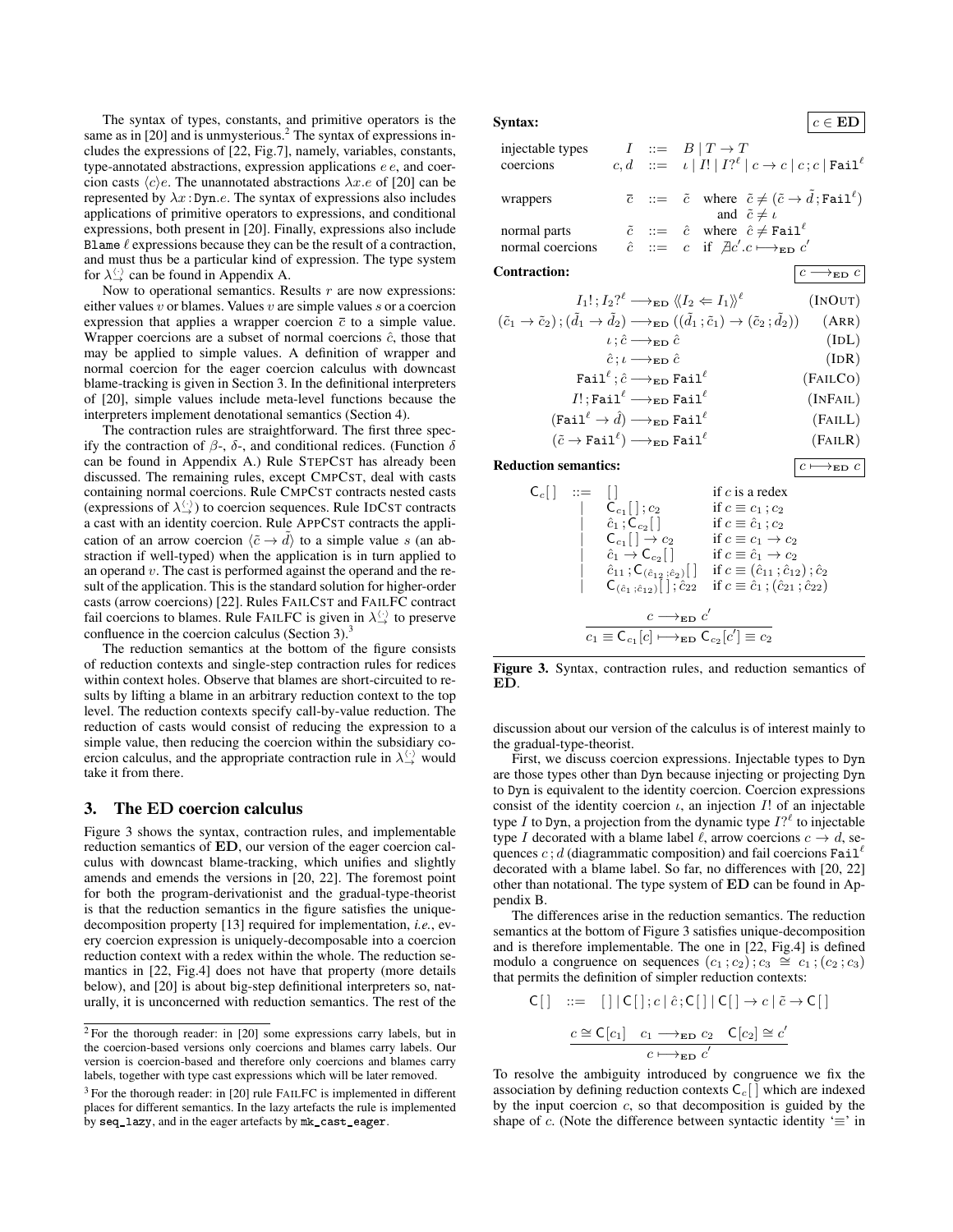Figure [3](#page-2-3) and congruence '≅' in the original reduction semantics.) Unique-decomposition is proven by structural induction on c.

The difficulties in implementing a deterministic semantics for coercions have already been acknowledged by Garcia [\[15\]](#page-10-4). He introduces a composition-free representation for coercions, named *supercoercions*, and a new set of contraction rules. His approach solves the challenge of being 'complete in the face of inert compositions and associativity' [\[15\]](#page-10-4), superseding the 'ad hoc reassociation scheme' in [\[20\]](#page-10-5). Here we stick to the ad hoc scheme, since we aim to prove the conjectures relative to [\[20\]](#page-10-5).

The rest of this section is addressed to the gradual-type-theorist. Recall from Section [2](#page-1-1) that wrapper coercions  $\bar{c}$  are normal coercions  $\hat{c}$  that may be applied to simple values. Normal coercions are those that cannot be further reduced, and normal parts are coercions other than the fail coercion. The notion of wrapper is induced by the treatment of  $\iota$ , Fail<sup> $\ell$ </sup>, and  $\tilde{c} \to \tilde{d}$ ; Fail $\ell$ . Wrappers can only coerce constants and abstractions. We add the required sidecondition  $\tilde{c} \neq (\tilde{c} \to \tilde{d}; \texttt{Fall}^{\ell})$  to wrappers which is missing in [\[22,](#page-10-6) Fig.7]. The side-condition is required because the contraction rule for  $\langle (\tilde{c} \to \tilde{d}; \text{Fair}^{\ell}) \rangle$ s in Figure [2](#page-1-3) delivers a blame. In [\[20\]](#page-10-5) an extensional definition of normal coercions is provided that rules out the ill-typed ones according to the type system of  $\lambda^{\langle \cdot \rangle}$  and **ED**.

The contraction rule INOUT coalesces an injection followed by a projection using a translation function  $\langle \langle I_2 \leftarrow I_1 \rangle \rangle^{\ell}$  (Appendix [B\)](#page-10-12). This function translates a type cast to a normal coercion. If the projection is illegal the translation function delivers a fail coercion decorated with the projection's blame label. The contraction rules ARR to FAILR are those in [\[20,](#page-10-5) Sec.6.1] but with normal coercions  $\hat{c}$  substituted for arbitrary coercions  $c$  in order to have a reduction semantics with unique-decomposition and preserve confluence: arbitrarily long sequences ending in  $\text{Fair}^{\ell}$  must be allowed to fail due to previous coercions early in the sequence. (This is also the reason why FAILFC is specified in  $\lambda_{\rightarrow}^{(.)}$  and not in ED, see [\[22\]](#page-10-6) for details.)

Like [\[20\]](#page-10-5) but unlike [\[22\]](#page-10-6) we omit rule  $\iota \to \iota \to \iota$  because it is superfluous: according to ARR, IDL, and IDR, sequencing the  $\iota \rightarrow \iota$  arrow to any other arrow has the same effect as sequencing the identity  $\iota$ .

## <span id="page-3-0"></span>4. Interpretations of the gradually-typed lambda calculus

In [\[20\]](#page-10-5) a definitional interpreter interp for a type-cast-based  $\lambda \rightarrow \infty$  is given that is parametric on functions cast and apply. The choice and name of parameters do much more than reflect the dependency on the coercion sub-calculus X. Among other things they also accommodate the translation to coercion casts, and apportion the implementation of contraction rules. Broadly, the cast parameter is instantiated to apply\_cast\_X which given a type cast and a value, it first invokes the translation function mk\_coerce\_X to the type cast to obtain a *normal* coercion, and then invokes apply\_coercion\_ $X$  that applies that normal coercion to the value. The apply parameter is instantiated to apply\_X which, broadly, realises rule APPCST in Figure [2.](#page-1-3) The cast parameter realises the other rules in the figure dealing with coercions.

The definitional interpreter is environment-based and implements a denotational semantics. It delivers meta-level-function results, nicknamed 'procedures' in [\[20\]](#page-10-5). Figure [4](#page-3-1) defines in mathematical notation the environments and the hierarchy of results used by the definitional interpreter. An environment is a colon-separated list of bindings  $x \mapsto v$ , where x is a variable and v is a value. Values are either simple values or coercion expressions applying a wrapper over a simple value. A simple value is either a constant or a procedure fn  $y \Rightarrow r_y$  (with *fresh* formal parameter y), that takes Syntax:

| environments<br>procedures<br>simple values | $\textit{proc} \in V \rightarrow R \quad ::= \quad \mathtt{fn} \; \mathtt{y} \Rightarrow r_\mathtt{y}$ | $\rho \quad ::= \quad \epsilon \mid (x \mapsto v) : \rho$<br>$s$ ::= $k \mid proc$                         |
|---------------------------------------------|--------------------------------------------------------------------------------------------------------|------------------------------------------------------------------------------------------------------------|
| values<br>results                           |                                                                                                        | $v \in V$ ::= $s   \langle \overline{c} \rangle s$<br>$r \in \mathbf{R}$ ::= $v \mid \mathtt{Blame}\ \ell$ |
|                                             |                                                                                                        |                                                                                                            |

<span id="page-3-1"></span>Figure 4. Environments and values for the interpreter in [\[20\]](#page-10-5).

a value and returns a result that depends on this value. Finally, a result is a value or a blame label.

#### 4.1 Translating the original interpreter to ML

We have translated to Standard ML the original definitional interpreter in [\[20\]](#page-10-5) which is written in Scheme. We are more comfortable with ML, which is used in many papers in program derivation. The ML translation can be found in Code 1.1. In the code, we use a nameless representation with de Bruijn indices, but we keep the traditional nameful representation in the mathematical notation. For readability, and to avoid the (un)packing of data constructors, we have embedded the whole hierarchy of normal coercions in one datatype coercion. For the hierarchy of values and results we use the mutually dependent datatypes value and result, with procedures represented by clause VPROC of value -> result.

In the ML translation, we have replaced the monadic macro for let-expressions letB in [\[20\]](#page-10-5) by case expressions that short-circuit the blames to results.

#### <span id="page-3-2"></span>4.2 Instantiating the definitional interpreter

We have to 'instantiate' the parametric definitional interpreter to a particular dynamic semantics in order to establish the correspondence with an implementation of a reduction semantics that allegedly realises exactly that dynamic semantics. We choose the ED semantics (Section [1\)](#page-0-0). To obtain an instantiation we inline the function calls and produce functions mk\_arrow, translate\_cast, compose\_coercion, mk\_cast, apply\_coercion, apply\_cast, apply, and eval (our name for interp\_ED) all found in Code 1.2. Function compose\_coercion corresponds to seq\_eager in [\[20\]](#page-10-5). Function translate\_cast is the instantiation of mk\_coerce\_d with parameter mk\_arrow\_eager. Function translate\_cast implements  $\langle\langle S \leftarrow T \rangle\rangle^{\ell}$  defined in Appendix [B.](#page-10-12)

Figure [5](#page-4-1) shows in mathematical notation the denotational semantics implemented by Code 1.2. We have written  $e[\rho] = h \cdot r$ for the evaluation of expression  $e$  in an environment  $\rho$  with result r. The notation  $e[\rho]$  stands for an unfolded representation of a closure. This denotational semantics is the one on the top right corner of the inter-derivation diagram (Figure [1\)](#page-1-0). The mathematical semantics can be checked by both the gradual-type-theorist and the program-derivationist against the Scheme or ML versions of the instantiated definitional interpreter. Function eval in Code 1.2 is specified by the evaluation section of the figure. Function apply by the application section, apply\_cast by the cast application section, apply\_coercion by the coercion application section, and compose\_coercion by the coercion composition section.

The evaluation rule EVPROC specifies the evaluation of an abstraction in an environment. The evaluation results in a procedure with fresh meta-variable y. The value  $v$  stands for the one passed to the procedure in rule APPROC.

#### <span id="page-3-3"></span>4.3 The correctness conjectures

In [\[20\]](#page-10-5) several correspondences between some instantiations of the definitional interpreter and the relevant reduction semantics are conjectured, which we quote: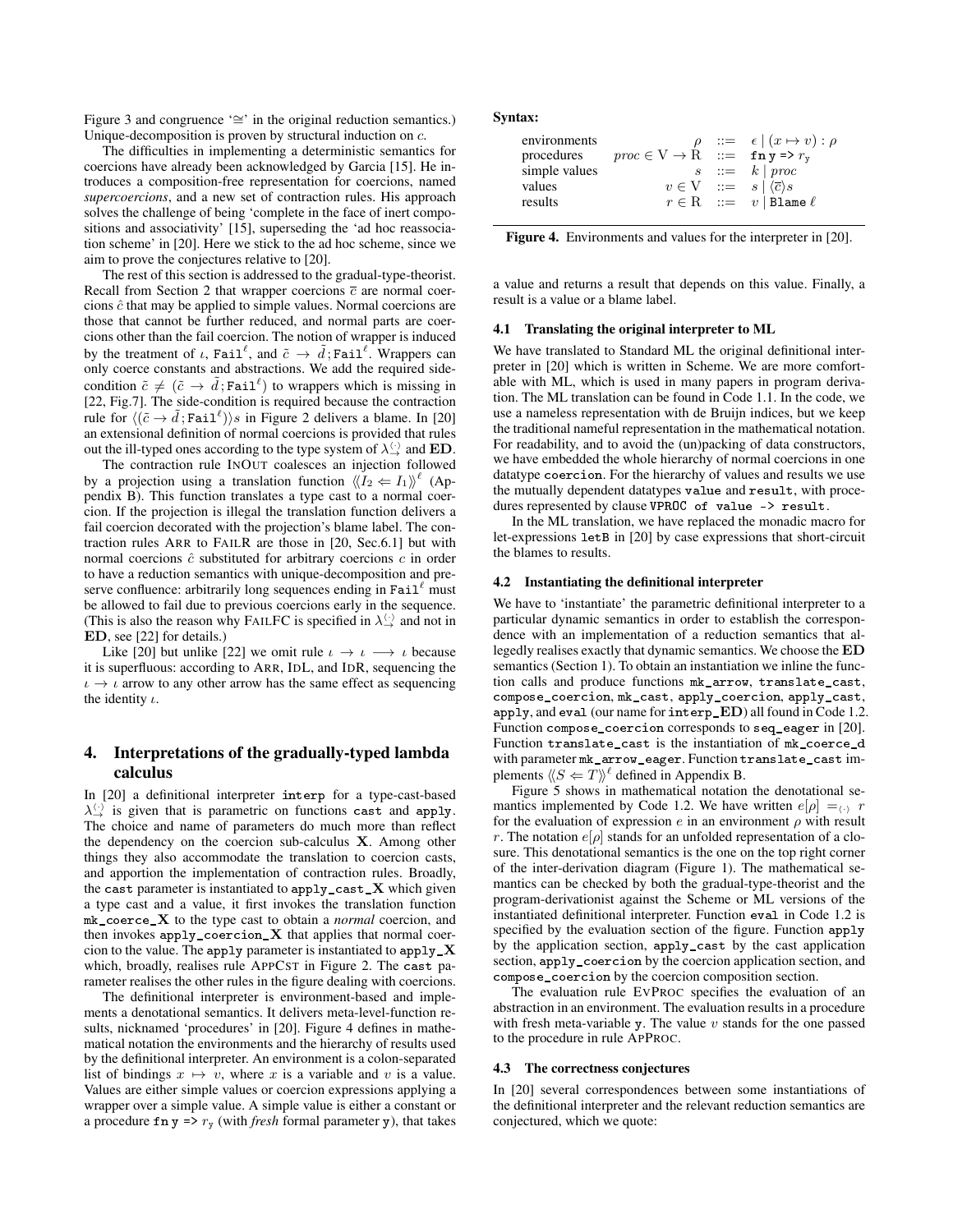**Evaluation:**  $e[\rho] = \langle \cdot, r \rangle$ 

$$
\frac{[c|p] = c_{(1)} k}{k(p) = c_{(1)} k}
$$
 (EVCOST)  
\n
$$
\frac{e[p] = c_{(1)} k}{(op e)[p] = c_{(1)} k}
$$
 (EVOPER)  
\n
$$
\frac{e[p] = c_{(1)} k}{(op e)[p] = c_{(1)} k}
$$
 (EVOPER)  
\n
$$
\frac{e[p] = c_{(1)} k}{(op e)[p] = c_{(1)} k}
$$
 (EVOPER)  
\n
$$
\frac{e[p] = c_{(1)} k}{(op e)[p] = c_{(1)} k}
$$
 (EVOPER)  
\n
$$
\frac{e[p] = c_{(1)} k}{(op e)[p] = c_{(1)} k}
$$
 (EVOPER)  
\n
$$
\frac{e[p] = c_{(1)} k}{(op e [p] = c_{(1)} k}
$$
 (EVOPER)  
\n
$$
\frac{e[p] = c_{(1)} k}{(op e [p] = c_{(1)} k}
$$
 (EVOPER)  
\n
$$
\frac{e[p] = c_{(1)} k}{(op e [p] = c_{(1)} k}
$$
 (EVOPER)  
\n
$$
\frac{e[p] = c_{(1)} k}{(op e [p] = c_{(1)} k}
$$
 (EVOPER)  
\n
$$
\frac{e[p] = c_{(1)} k}{(op e [p] = c_{(1)} k}
$$
 (EVOPER)  
\n
$$
\frac{e[p] = c_{(1)} k}{(op e [p] = c_{(1)} k}
$$
 (EVOPER)  
\n
$$
\frac{e[p] = c_{(1)} k}{(op e [p] = c_{(1)} k}
$$
 (EVOPER)  
\n
$$
\frac{e[p] = c_{(1)} k}{(op e [p] = c_{(1)} k}
$$
 (EVOPER)  
\n
$$
\frac{e[p] = c_{(1)} k}{(op e [p] = c_{(1)} k}
$$
 (EVOPER)  
\n
$$
\frac{e[p] = c_{(1)} k}{(op e [p] = c_{(1)} k}
$$
 (EVOPER)  
\n
$$
\frac{e[p] = c_{(1)} k}{(op e [p] = c_{(1)} k}
$$
 (EVOPER)  
\n
$$
\frac{e[p] = c_{(1)} k
$$

<span id="page-4-1"></span>Figure 5. Denotational semantics in mathematical notation implemented by equivalent definitional interpreters interp\_ed ([\[20\]](#page-10-5) and Code 1.1) and eval (Code 1.2). Auxiliary functions  $\rho! x, \langle\langle S \leftarrow T \rangle\rangle^{\ell}$ ,  $mkCast$ , and  $mkArr$  are defined in Appendix [C.](#page-11-0)

Conjecture 1. *If the unique cast labelled with*  $\ell$  *in program* e respects subtyping, then  $eval\_ld(e) \neq Blame \ell$ .

**Conjecture 2.** *For any well-typed program e, eval\_ld(e) = o* if and only if  $\langle e \rangle \rightarrow$   $\rightarrow$   $_{\mathbf{LD}}^*$  r and <code>observe(r) = 0.</code>

Conjecture 9.1. *Given two well-typed coercions in normal form,*  $c_1$  *and*  $c_2$ *, we have*  $\text{seq\_ed}(c_1, c_2) = \hat{c}_3$  *and*  $(c_1; c_2) \longmapsto_{\mathbf{ED}}^* \hat{c}_3.$ 

Conjectures 1 and 2 state the correctness of the instantiated interpreter relative to the LD semantics. Conjecture 1 states subtyping soundness (by the way, eval\_ld type-checks expressions and invokes interp\_ld). Conjecture 2 states the correspondence between the instantiated definitional interpreter and the LD reduction semantics. Function observe is a reflect function as in normalisation by evaluation: it produces denotational (meta-level) results from results produced by reduction. Expressions with type casts are translated by  $\langle \langle \cdot \rangle \rangle$  to expressions with coercion casts. There are analogous Conjectures 3 and 4 in [\[20\]](#page-10-5) for the LUD semantics. However, no conjectures are stated for the ED and the EUD semantics. Conjecture 9.1 states the correctness relative to the ED semantics of the composition of two normal coercions.

As discussed in the introduction, we generalise and prove these conjectures for the ED semantics (Section [5.2](#page-5-2) and [8\)](#page-5-1) by interderiving the reduction semantics and the instantiated definitional interpreter. The other conjectures can be proven similarly by plugging a different reduction semantics for coercions (Section [11.2\)](#page-9-0).

#### <span id="page-4-0"></span>5. Prelude: from casts to coercions

The denotational semantics in Figure [5](#page-4-1) is defined for a type-castbased  $\lambda_{\rightarrow}^{(1)}$ . In this section we discuss how we have turned it (ac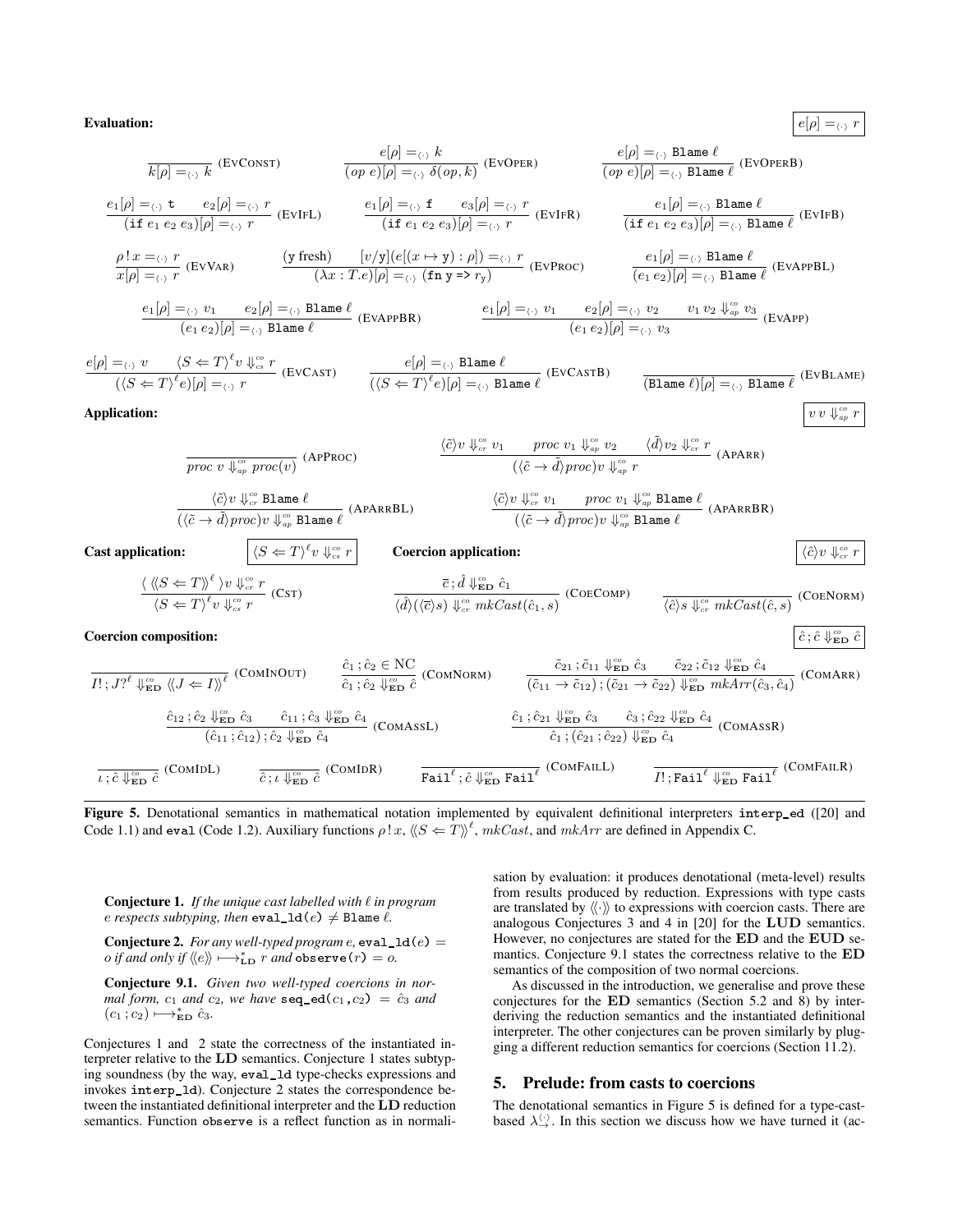tually, its implementation eval) into a purely coercion-based semantics by applying two program transformation steps. The bulk of this section will be of interest to the program-derivationist who is advised to read Code 2 alongside this section.

#### 5.1 Fissioning evaluator and translation function

Function apply\_cast (Section [4.2,](#page-3-2) Code 1.2) first translates type casts to coercion casts and then invokes apply\_coercion. We want to get rid of the translation and obtain a coercionbased normaliser. We inline apply\_cast in eval to get rid of apply\_cast, and then perform lightweight *fission* by fix point promotion to separate translate\_expression from eval1, the obtained translation-free evaluation function. The fission transformation (a.k.a. trampoline transformation) is the inverse of the *fusion* transformation described in [\[19\]](#page-10-13). Function apply\_cast is no longer used. The resulting coercion-based interpreter eval1 and the translate\_expression are found in Code 2.1. The latter implements  $\langle \langle \cdot \rangle \rangle$  in Conjecture 2. It fires on type casts, is an identity on variables, constants, and blame expressions, and recursively proceeds over other expressions. Hereafter we can forget about type casts.

#### <span id="page-5-2"></span>5.2 Deriving a self-contained coercion normaliser

As a result of the previous inlining, the coercion-based interpreter for expressions eval1 invokes compose\_coercion ( $\Downarrow_{\text{ED}}^{\infty}$  in Figure [5\)](#page-4-1) to normalise sequences of normal coercions. In order to prove the correspondence with the reduction semantics we need a self-contained coercion normaliser. We have produced such normaliser normalise\_coercion\_nor in Code 2.2.3, which implements the natural semantics  $\Downarrow_{ED}$  shown in Figure [6.](#page-6-0) To obtain this normaliser we first write a coercion normaliser (Code 2.2) that normalises sequences and arrows left-to-right, invoking respectively compose\_coercion or mk\_arrow afterwards, and is an identity on the other normal coercions. We replace the calls to compose\_coercion by recursive calls to the normaliser on a sequence (Code 2.2.1), inline sequencing within normalisation (Code 2.2.2) and defer the normalisation of sequences of arrows by constructing intermediate arrows with sequences (Code 2.2.3). All these steps are equivalence-preserving, and normalise\_coercion\_nor behaves like compose\_coercion for sequences of normal coercions. Function eval\_nor in Code 2.2.3 is the instantiated definitional interpreter that employs the selfcontained normalise\_coercion\_nor.

# <span id="page-5-0"></span>6. From denotational semantics to 2CPS-normaliser

In this section, we apply closure conversion [\[8\]](#page-10-14) to defunctionalise the meta-level procedures of the definitional interpreter. We obtain a natural semantics (a big-step normaliser) that is the starting point of the functional correspondence [\[1,](#page-10-0) [7,](#page-10-9) [11\]](#page-10-15) (the derivation of an abstract machine from a natural semantics).

#### <span id="page-5-3"></span>6.1 Closure conversion

Closure-conversion consists of defunctionalising the procedures in eval\_nor (Code 2.2.3) by enumerating the inhabitants of the function space and by introducing a datatype constructor (defunctionalised continuation) for each of the inhabitants. An auxiliary function will apply such constructors to the intermediate results of computation. There is only one inhabitant, namely, the function packed within the VPROC constructor, which takes an operand and invokes eval\_nor on the procedure body, passing an environment enlarged with the operand. We defunctionalise and introduce constructor VPROC1 in datatype value\_clos (Code 3.1). The constructor stores the body and the environment of the lambda expres-

sion representing the procedure, which together make up a *closure* [\[18\]](#page-10-16). The auxiliary function that applies the defunctionalised continuation is inlined in function apply\_clos. The resulting natural semantics is shown in Figure [7](#page-6-1) and corresponds to the bottom right corner of the inter-derivation diagram (Figure [1\)](#page-1-0).

In mathematical notation VPROC1 will be represented by symbol  $\lambda$  to suggest the relationship with the meta-level. The symbol will also help us discriminate between the result  $\lambda e[\rho']$  of evaluating an abstraction closure  $(\lambda x : T.e)|\rho|$ , and an input closure  $e[\rho']$ . The closure-converted result hierarchy is morally the same as the original result hierarchy (Figure [4\)](#page-3-1) except that procedures are represented at the object-level by  $\lambda e[\rho']$ .

In rule NSFUN, the type-annotated formal parameter  $(x : T)$ is stored directly in the environment instead than attached to  $\lambda$  for lexical scoping reasons explained in Section [8.](#page-5-1) The definition of environment and look-up is duly adapted (Appendix [C\)](#page-11-0).

Datatypes item\_clos and environment\_clos in Code 3.1 implement the closure-converted environments in Appendix [C.](#page-11-0) Function mk\_cast\_clos is the closure-converted cast combinator, with values and results in the closure-converted results hierarchy. Functions apply\_coercion\_clos, apply\_clos, and eval\_clos in Code 3.1 implement the natural semantics in Figure [7.](#page-6-1)

Recall from Section [4.2](#page-3-2) that the code uses an unfolded representation of closures. A datatype for closures will be introduced in Section [10](#page-8-0) for the reduction semantics.

#### <span id="page-5-4"></span>6.2 2-Level continuation-passing-style transformation

The layered nature of the semantic artefacts require specific CPS transformation techniques to keep coercion and expression semantics apart. We use 2-level continuation-passing style (2CPS) [\[12\]](#page-10-3) to introduce two function spaces for the rest of the computation: an inner space of continuations for coercion normalisation, and an outer space of meta-continuations for expression normalisation. We 2CPS-transform eval\_clos by naming intermediate results of computation, respectively for coercion normalisation and for expression normalisation, and by turning all the calls into tail calls. Functions normalise\_coercion\_cps, mk\_cast\_cps, apply\_coercion\_cps, apply\_cps, and eval\_cps in Code 3.2 implement the 2CPS-normaliser (a refunctionalised abstract machine) in the bottom middle of Figure [1.](#page-1-0)

After 2CPS transformation, the functional correspondence would have continued by defunctionalising the 2CPS-normaliser. However, we halt the functional correspondence at this point and move on to the reduction semantics (top left corner of Figure [1\)](#page-1-0). In Section [8,](#page-5-1) we introduce the calculus of closures  $\lambda \rho_{\rightarrow}^{(.)}$ , which allows to define the closure-converted small-step reduction semantics.

#### 7. Tackling the other side of the diagram

Section [4](#page-3-0) to Section [6](#page-5-0) have dealt with the right-hand side of the inter-derivation diagram (Figure [1\)](#page-1-0). We now move to the other side. The 2CPS-normaliser is an artefact with closures, but the reduction semantics given in Sections [2](#page-1-1) and [3](#page-2-0) are for plain expressions. In Section [8](#page-5-1) we extend  $\lambda \stackrel{\langle \cdot \rangle}{\rightarrow}$  to  $\lambda \rho \stackrel{\langle \cdot \rangle}{\rightarrow}$ , a simply-typed lambda calculus of closures with explicit casts, whose reduction semantics is the starting point of the syntactic correspondence that will arrive at the 2CPS-normaliser.

#### <span id="page-5-1"></span>8. The calculus of closures

Figure [8](#page-7-1) shows the syntax, contraction rules, and implementable reduction semantics of  $\lambda \rho^{(.)}$ . This section is also of interest to the gradual-type-theorist. Observe that boxed rule  $STEPCST_{\rho}$  is present.

Closures cl consist of *proper closures* e[ρ] and some additional *ephemeral closures*, in the spirit of [\[2\]](#page-10-17), that lift expression scopes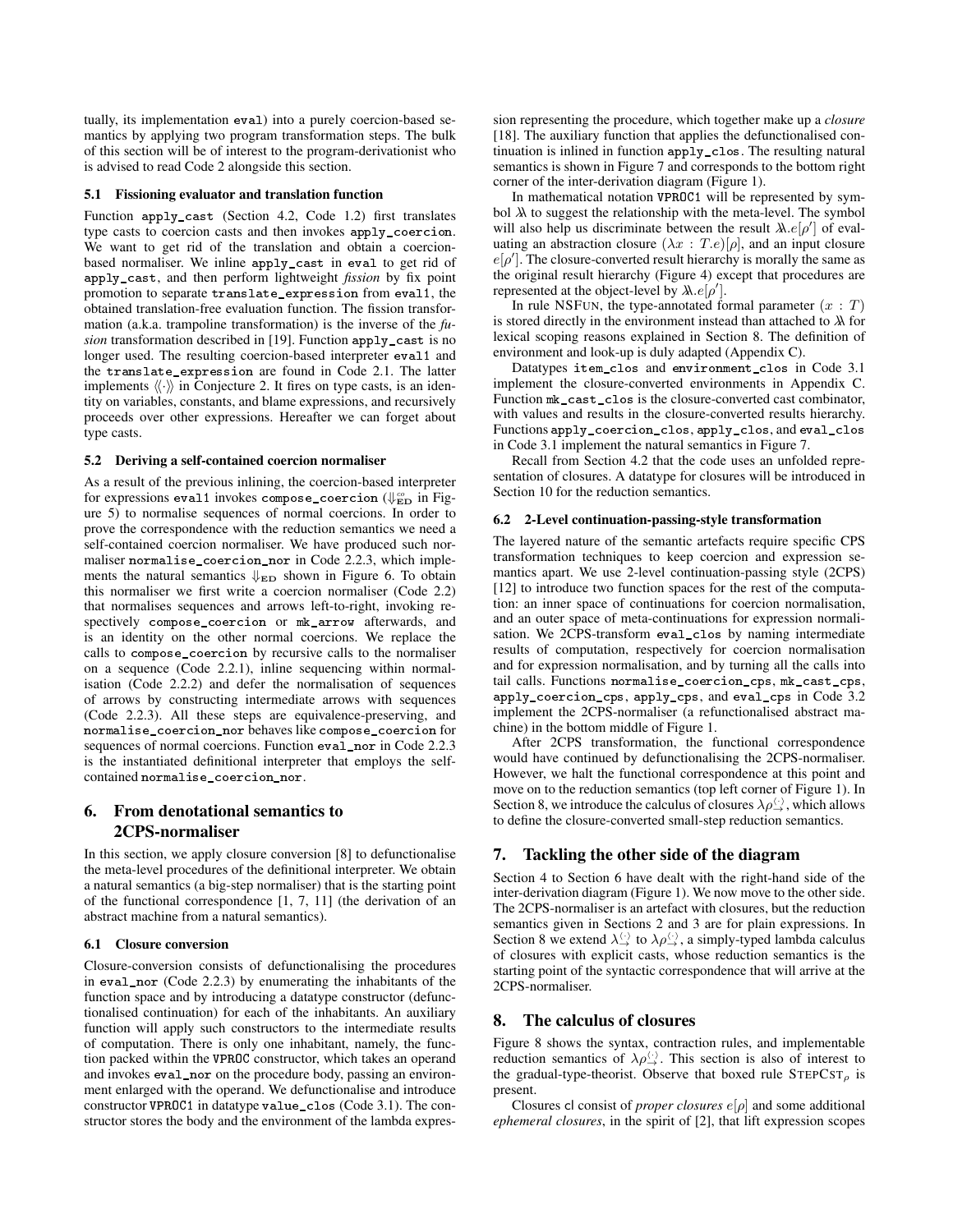#### **Coercion normalisation:** c  $\downarrow$ ED  $\hat{c}$

$$
\frac{c_1 \downarrow_{ED} I! \quad c_2 \downarrow_{ED} J?^{\ell} (COEINOUT)}{c_1; c_2 \downarrow_{ED} (\tilde{c}_{11} \rightarrow \tilde{c}_{12})} \quad \frac{c_1 \downarrow_{ED} \hat{c}_1}{c_1; c_2 \downarrow_{ED} \hat{c}_1} (COEIDL) \quad \frac{c_1 \downarrow_{ED} \iota}{c_1; c_2 \downarrow_{ED} \hat{c}_2} (COEIDR)
$$
\n
$$
\frac{c_1 \downarrow_{ED} (\tilde{c}_{11} \rightarrow \tilde{c}_{12}) \quad c_2 \downarrow_{ED} (\tilde{c}_{21} \rightarrow \tilde{c}_{22}) \quad ((\tilde{c}_{21}; \tilde{c}_{11}) \rightarrow (\tilde{c}_{12}; \tilde{c}_{22})) \downarrow_{ED} \hat{c}_3}{c_1; c_2 \downarrow_{ED} \hat{c}_3} (COESEQARR)
$$
\n
$$
\frac{c_1 \downarrow_{ED} (\hat{c}_{11}; \hat{c}_{12}) \quad c_2 \downarrow_{ED} \hat{c}_2 \quad \hat{c}_{12}; \hat{c}_2 \downarrow_{ED} \hat{c}_3 \quad \hat{c}_{11}; \hat{c}_3 \downarrow_{ED} \hat{c}_4}{c_1; c_2 \downarrow_{ED} \hat{c}_4} (COEASSL) \quad \frac{c \downarrow_{ED} \hat{c} \quad d \downarrow_{ED} \hat{d}}{(c \rightarrow d) \downarrow_{ED} mkArr(\hat{c}, \hat{d})} (COEARR)
$$
\n
$$
\frac{c_1 \downarrow_{ED} (\hat{c}_{11}; \hat{c}_{12}) \quad c_2 \downarrow_{ED} \hat{c}_2}{c_1; c_2 \downarrow_{ED} \hat{c}_4} (COEASSR) \quad \frac{c \downarrow_{ED} \hat{c} \quad d \downarrow_{ED} \hat{d}}{(c \rightarrow d) \downarrow_{ED} mkArr(\hat{c}, \hat{d})} (COEARN)
$$
\n
$$
\frac{c_1 \downarrow_{ED} \hat{c}_1 \quad c_2 \downarrow_{ED} \hat{c}_4}{c_1; c_2 \downarrow_{ED} \hat{c}_4} (COEASR) \quad \frac{c_1 \downarrow_{ED} \hat{d}}{c_1; c_2 \downarrow_{ED} \hat{c
$$

<span id="page-6-0"></span>Figure 6. Natural semantics for coercion normalisation.

#### **Evaluation:**  $\begin{array}{c} |e[\rho]\Downarrow r \end{array}$

$$
\frac{e[\rho] \Downarrow n}{k[\rho] \Downarrow k} \quad (\text{NSCONST})
$$
\n
$$
\frac{e[\rho] \Downarrow n}{(op e)[\rho] \Downarrow \delta(op, n)} \quad (\text{NSOPER})
$$
\n
$$
\frac{e[\rho] \Downarrow \text{Blame } \ell}{(op e)[\rho] \Downarrow \text{Blame } \ell} \quad (\text{NSOPERB})
$$
\n
$$
\frac{e_1[\rho] \Downarrow \text{t}}{(if e_1 e_2 e_3)[\rho] \Downarrow r} \quad (\text{NSIFL})
$$
\n
$$
\frac{e_1[\rho] \Downarrow \text{t}}{(if e_1 e_2 e_3)[\rho] \Downarrow r} \quad (\text{NSIFR})
$$
\n
$$
\frac{\rho! x \Downarrow r}{x[\rho_1] \Downarrow r} \quad (\text{NSVAR})
$$
\n
$$
\frac{\rho! x \Downarrow r}{x[\rho_1] \Downarrow r} \quad (\text{NSVAR})
$$
\n
$$
\frac{e_1[\rho] \Downarrow \text{Elame } \ell}{(\lambda x \cdot T \cdot e)[\rho] \Downarrow (\lambda x \cdot e[(x \cdot T) : \rho])} \quad (\text{NSFW})
$$
\n
$$
\frac{e_1[\rho] \Downarrow \text{Blame } \ell}{(e_1 e_2)[\rho] \Downarrow \text{Blame } \ell} \quad (\text{NSAPBIL})
$$
\n
$$
\frac{e_1[\rho] \Downarrow \text{Elame } \ell}{(e_1 e_2)[\rho] \Downarrow \text{Blame } \ell} \quad (\text{NSAPBRE})
$$
\n
$$
\frac{e_1[\rho] \Downarrow v_1}{(e_1 e_2)[\rho] \Downarrow r} \quad (n\text{SAPPBR})
$$
\n
$$
\frac{e[\rho] \Downarrow v_1}{(e_1 e_2)[\rho] \Downarrow r} \quad (\text{NSAPPBRE})
$$
\n
$$
\frac{e[\rho] \Downarrow v_1}{(e_1 e_2)[\rho] \Downarrow r} \quad (\text{NSAPPBRE})
$$
\n
$$
\frac{e[\rho] \Downarrow v_1}{(e_1 e_2)[\rho] \Downarrow r} \quad (\text{NSAPPBRE})
$$
\n
$$
\frac{e[\rho] \Downarrow \text{Elame } \ell}{(\langle c \rangle e)[\rho] \
$$

**Coercion application:**  $\langle \hat{c} \rangle v \Downarrow_{cr} r$ 

$$
\frac{\overline{c}:\hat{d} \Downarrow_{\mathbf{ED}} \hat{c}_1}{\langle \hat{d} \rangle (\langle \overline{c} \rangle s) \Downarrow_{cr} mkCast(\hat{c}_1, s)}
$$
 (NSCOMP)

**Application:** 
$$
\begin{array}{c|c} v \, v \, \mathbb{U}_{ap} \, r \end{array}
$$

$$
\frac{e[(x \mapsto v) : \rho] \Downarrow r}{(\lambda \cdot e[(x : T) : \rho])v \Downarrow_{ap} r} \text{ (NSPROC)} \qquad \frac{\langle \tilde{c} \rangle v \Downarrow_{cr} v_1 \qquad (e[(x : T) : \rho])v_1 \Downarrow_{ap} v_2 \qquad \langle \tilde{d} \rangle v_2 \Downarrow_{cr} r}{(\langle \tilde{c} \to \tilde{d} \rangle (\lambda \cdot e[(x : T) : \rho])v \Downarrow_{ap} r} \text{ (NSARR)} \qquad \frac{\langle \tilde{c} \rangle v \Downarrow_{cr} \text{Blame } \ell}{(\langle \tilde{c} \to \tilde{d} \rangle (\lambda \cdot c])v \Downarrow_{ap} \text{Blame } \ell} \qquad \frac{\langle \tilde{c} \rangle v \Downarrow_{cr} v_1 \qquad (\lambda \cdot cI) v_1 \Downarrow_{ap} \text{Blame } \ell}{(\langle \tilde{c} \to \tilde{d} \rangle (\lambda \cdot cI))v \Downarrow_{ap} \text{Blame } \ell} \text{ (NSARRBR)}
$$

<span id="page-6-1"></span>Figure 7. Natural semantics for closure normalisation.

to closure scopes, and are needed to define the reduction contexts Cl[ ] in the bottom of the figure. Ephemeral constructors consist of closure constants con  $k$ , closure primitive application prim  $op$  cl, closure conditionals if cl cl cl, closure applications cl · cl, closure abstractions  $\lambda$ .cl, closure coercion casts  $\langle c \rangle$ cl, and closure blames **Blame**  $\ell$ . The type system for closures is a straightforward extension of the type-system for expressions (Appendix [A\)](#page-10-11) and we omit it for lack of space. The hierarchy of results is the one for expressions but lifted to ephemeral closures. Observe that closure blames are closure results.

 $\langle \hat{c} \rangle s \Downarrow_{cr} mkCast(\hat{c}, s)$ <sup>(NSNORM)</sup>

The contraction rules are separated in three groups. The first seven rules induce *ephemeral expansion*, *i.e.*, a relation that lifts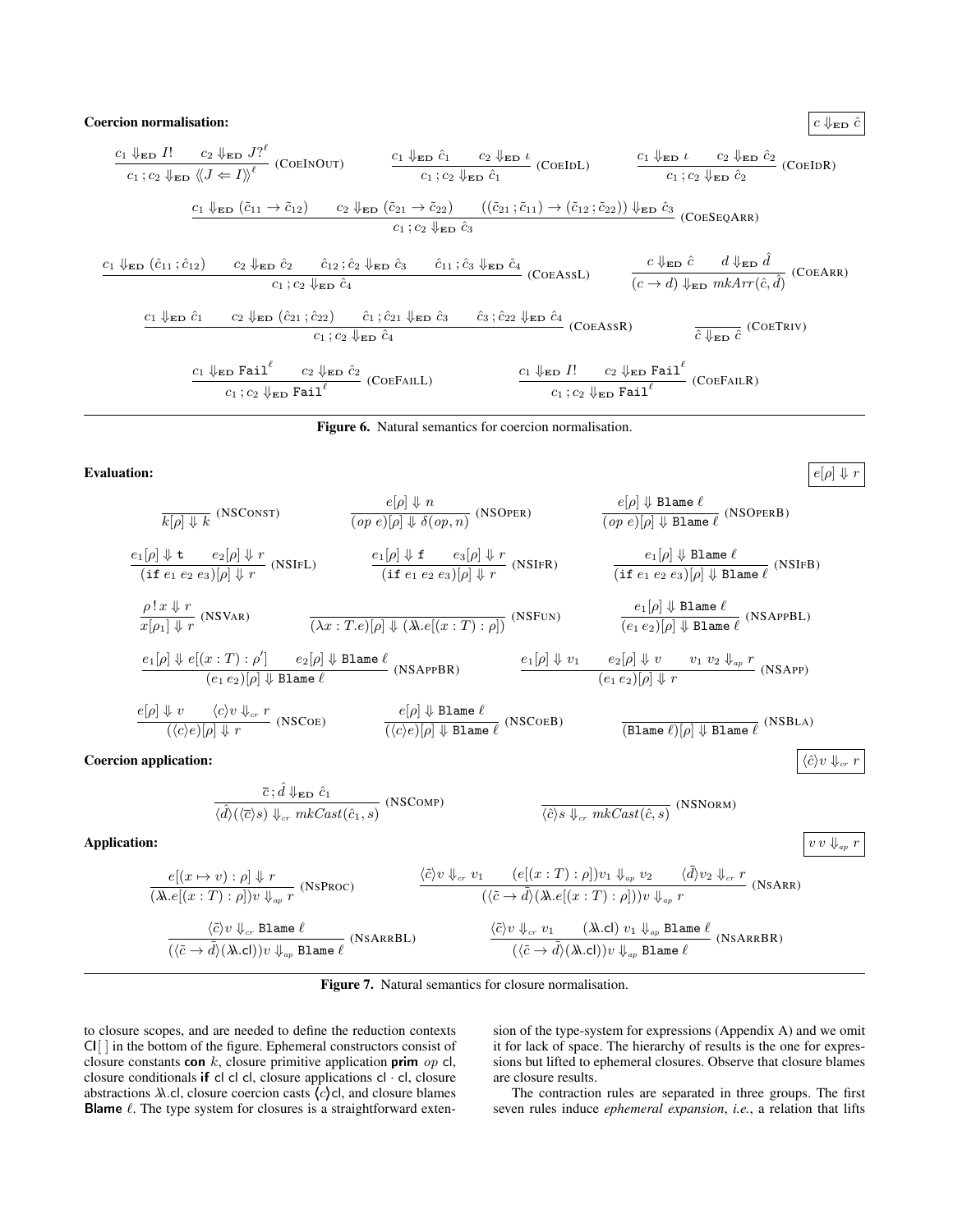proper closures to their corresponding ephemeral constructors, and distributes the outermost environment over the closure scopes. Ephemeral expansion is needed in small-step artefacts, but will be shortcut [\[2\]](#page-10-17) when deriving the big-step semantics by applying compression of corridor transitions in Section [10.4.](#page-8-1)

Observe that in rule  $\text{LAM}_\rho$  lambda abstractions are ephemerally expanded although reduction will not 'go under lambda'. We have introduced the ephemeral closure abstraction λλ.cl to match the procedure representations in the closure-converted natural se-mantics of Figure [7.](#page-6-1) The  $\lambda$  symbol helps discriminate between an input closure and the result of reducing an abstraction closure (re-call the similar discussion in Section [6.1\)](#page-5-3). Rule  $\text{LAM}_\rho$  also pushes a type annotation  $(x : T)$  on the environment, similar to rule NS-FUN in Figure [7.](#page-6-1) The purpose of this is to close the scope of the abstraction body e such that every variable points to some element in the environment, preventing dangling variables in  $e^4$  $e^4$ .

The second group of rules consists of rule  $VAR_{\rho}$  alone, which performs substitution on demand by looking up the binding of a variable. The lookup function always returns a closure cl because the reduction semantics never goes under lambda and the type system enforces that all the variables are bound.

The third and last group are the closure versions of the contraction rules in  $\lambda_{\rightarrow}^{\langle \cdot \rangle}$ . These rules induce reduction proper. Notice that  $(\beta_{\rho})$  discards the  $\lambda$  in the operator and replaces the formal parameter's type annotation by the actual binding.

The reduction contexts Cl[ ] and the reduction semantics  $\mapsto$ <sub>ρ</sub> for closures are simply the closure version of the reduction contexts and reduction semantics of  $\lambda_{\rightarrow}^{(.)}$ . The reduction semantics of  $\lambda \rho_{\rightarrow}^{(.)}$  simulates step-by-step-wise the reduction semantics in  $\lambda_{\rightarrow}^{(.)}$ by means of substitution function  $\sigma$  that flattens all the delayed substitutions in a closure (see Appendix [D](#page-11-1) for details).

#### <span id="page-7-0"></span>8.1 The correctness theorems

We are now in a position to state the correspondence between the instantiated definitional interpreter and the reduction semantics for closures with respect to ED:

<span id="page-7-5"></span>**Theorem 8.1.** *Given a well-typed coercion*  $c_1$  *we have*  $c_1 \Downarrow_{ED} \hat{c}_2$  $iff c_1 \longmapsto_{\mathbf{ED}}^* \hat{c}_2.$ 

*Proof.* By establishing the correspondence between the functions normalise\_coercion\_nor (Code 2.2.3, Section [5.2\)](#page-5-2) and normalise\_coercion (Code 5.3.2, Section [9\)](#page-7-3). П

**Theorem 8.2.** If every coercion labelled with  $\ell$  in program  $\epsilon$ *respects subtyping, then*  $e[\epsilon] \not\longleftrightarrow_{\rho}^*$  **Blame**  $\ell$ .

*Proof.* The proof is straightforward by induction on  $\mapsto$ <sub>ρ</sub>.  $\Box$ 

<span id="page-7-4"></span>**Theorem 8.3.** *Given a well-typed expression e, we have*  $e[\epsilon] \Downarrow$ r *iff*  $e[\epsilon] \longmapsto^*_{\rho}$  r.

*Proof.* By establishing the correspondence between eval\_clos (Code 3.1, Section [6.1\)](#page-5-3) and normalise (Code 5.3.2, Section [9\)](#page-7-3). П

Different from the conjectures in Section [4.3,](#page-3-3) we do not need a separate theorem stating soundness of subtyping for the natural semantics  $\Downarrow$  because Theorem [8.3](#page-7-4) proves it equivalent to reduction semantics  $\longmapsto$ <sub>ρ</sub>.

| Syntax:                                                                                                                                                                                                                                                                                                                                                                                                                                                                                                                  |  |                                                                                                                                                                                                                    | cl $\in \lambda \rho_{\rightarrow}^{(1)}$                                                                                                                  |
|--------------------------------------------------------------------------------------------------------------------------------------------------------------------------------------------------------------------------------------------------------------------------------------------------------------------------------------------------------------------------------------------------------------------------------------------------------------------------------------------------------------------------|--|--------------------------------------------------------------------------------------------------------------------------------------------------------------------------------------------------------------------|------------------------------------------------------------------------------------------------------------------------------------------------------------|
| environments<br>closures                                                                                                                                                                                                                                                                                                                                                                                                                                                                                                 |  | $\rho$ : $=$ $\epsilon   (x \mapsto v) : \rho   (x : T) : \rho$<br>cl ::= $e[\rho]$   con k   prim op cl  <br>if cl cl cl $\mid$ $\lambda$ cl $\mid$ cl $\cdot$ cl $\mid$<br>$\langle c \rangle$ cl   Blame $\ell$ |                                                                                                                                                            |
| closure simple values $s ::= \text{con } k   (\lambda \lambda . e   (x : T) : \rho) )$<br>closure values<br>closure results                                                                                                                                                                                                                                                                                                                                                                                              |  | v ::= s $\langle \overline{c} \rangle$ s<br>r ::= $v \mid$ Blame $\ell$                                                                                                                                            |                                                                                                                                                            |
| <b>Contraction:</b>                                                                                                                                                                                                                                                                                                                                                                                                                                                                                                      |  |                                                                                                                                                                                                                    | cl $\longrightarrow_{\rho}$ cl                                                                                                                             |
| $k \rho  \longrightarrow_{\rho}$ con $k$<br>$(op e)[\rho] \longrightarrow_{\rho}$ prim $op(e[\rho])$<br>(if $e_1 e_2 e_3$ )[ $\rho$ ] $\longrightarrow$ if $(e_1[\rho]) (e_2[\rho]) (e_3[\rho])$<br>$(\lambda x : T.e)[\rho] \longrightarrow_{\rho} (\lambda \lambda . e[(x : T) : \rho])$<br>$(e_1 e_2)[\rho] \longrightarrow_{\rho} (e_1[\rho]) \cdot (e_2[\rho])$<br>$(\langle c \rangle e)[\rho] \longrightarrow_{\rho} \langle c \rangle (e[\rho])$<br>(Blame $\ell$ ) $[\rho] \longrightarrow_{\rho}$ Blame $\ell$ |  |                                                                                                                                                                                                                    | (CON <sub>o</sub> )<br>$(\text{PRIM}_{\rho})$<br>$(\text{IFTE}_{\rho})$<br>$(LAM_{\rho})$<br>$(\text{APP}_\rho)$<br>$(CoER_{\rho})$<br>(BLA <sub>o</sub> ) |
|                                                                                                                                                                                                                                                                                                                                                                                                                                                                                                                          |  | $x \rho  \longrightarrow_{\rho}$ cl where $\rho! x =$ cl                                                                                                                                                           | $(VAR_{\rho})$                                                                                                                                             |

$$
(\lambda \cdot e[(x:T): \rho]) \cdot \mathsf{v} \longrightarrow_{\rho} e[(x \mapsto \mathsf{v}) : \rho]
$$
  
\n
$$
\text{prim } op \ (n[\rho]) \longrightarrow_{\rho} \text{con } (\delta(op, n))
$$
  
\n
$$
(\delta_{\rho})
$$

$$
\text{if } (\text{con } k) \text{ cl}_1 \text{ cl}_2 \longrightarrow_{\rho} \left\{ \begin{array}{cl} \text{cl}_1 & \text{if } k = \texttt{t} \\ \text{cl}_2 & \text{if } k = \texttt{f} \end{array} \right. \tag{IF}_{\rho}
$$

| $\langle c_1 \rangle$ s $\longrightarrow$ $\langle c_2 \rangle$ s if $c_1 \longmapsto$ $c_2$                                                             | $(STEPCST_{\rho})$  |
|----------------------------------------------------------------------------------------------------------------------------------------------------------|---------------------|
| $\langle t \rangle$ s $\longrightarrow$ <sub>o</sub> s                                                                                                   | (IDENT)             |
| $\langle d \rangle \langle \overline{c} \rangle$ s $\longrightarrow$ <sub>o</sub> $\langle \overline{c}$ ; $d \rangle$ s                                 | $(CMPCST_{\rho})$   |
| $(\langle \tilde{c} \rightarrow \tilde{d} \rangle) \cdot v \rightarrow \rightarrow \rho \langle \tilde{d} \rangle (s \cdot \langle \tilde{c} \rangle v)$ | $(APPCST_{\rho})$   |
| $\langle \text{Fair}^{\ell} \rangle$ s $\longrightarrow_{\rho}$ Blame $\ell$                                                                             | $(FAILCAST_{\rho})$ |
| $\langle(\tilde{c}\rightarrow\tilde{d})\,;\texttt{Fall}^{\ell}\rangle$ s $\longrightarrow_{\rho}$ Blame $\ell$                                           | $(FAILFC_{\rho})$   |

**Reduction semantics:**  $|c| \mapsto_{\rho} c|$ 

$$
\begin{array}{rcl}\n\mathsf{Cl}\left[\ \right] & ::= & \left[ \ \right] \mid \mathsf{prim}\ op\left(\mathsf{Cl}\left[\ \right] \right) \mid \left(\mathsf{Cl}\left[\ \right] \right) \cdot \mathsf{cl} \mid \mathsf{v} \cdot \left(\mathsf{Cl}\left[\ \right] \right) \mid \\
& & \qquad \qquad \mathsf{if}\left(\mathsf{Cl}\left[\ \right] \right) \mathsf{cl} \mathsf{cl} \mid \left\langle c\right\rangle\left(\mathsf{Cl}\left[\ \right] \right)\n\end{array}
$$
\n
$$
\begin{array}{rcl}\n\mathsf{cl} \longrightarrow_{\rho} \mathsf{cl}' \\
\hline\n\mathsf{Cl}\left[\mathsf{cl}\right] \longmapsto_{\rho} \mathsf{Cl}\left[\mathsf{cl}'\right]\n\end{array}\n\qquad\n\begin{array}{rcl}\n\mathsf{Cl}\left[\mathsf{Blame}\ \ell\right] \longmapsto_{\rho}\mathsf{Blame}\ \ell\n\end{array}
$$

Cl[Blame  $\ell$ ]  $\longmapsto_{\rho}$  Blame  $\ell$ 

<span id="page-7-1"></span>Figure 8. Syntax, contraction rules, and implementable reduction semantics of  $\lambda \rho^{(1)}$ .

#### <span id="page-7-3"></span>9. Implementing the reduction semantics

We turn to the implementation of  $\mapsto$ <sub>ρ</sub> in Figure [8.](#page-7-1) Similarly to the 2CPS discussion of Section [6.2](#page-5-4) we use continuations for  $\mapsto$ <sub>x</sub> (the reduction semantics of coercions) and meta-continuations for  $\mapsto$ <sub>ρ</sub> (the reduction semantics of closures). In Code 5 we describe a transformation step which is uninteresting to the gradual-typetheorist and for lack of space we merely outline it. We start with layered search functions that implement a structural operational semantics. We then derive the reduction semantics form the search functions, by CPS transformation, simplification, and defunctionalisation. This standard practice [\[2,](#page-10-17) [7,](#page-10-9) [8,](#page-10-14) [10,](#page-10-20) [11\]](#page-10-15) is not essential to establish a syntactic correspondence, but it reveals better the correspondence between reduction contexts and defunctionalised continuations. Moreover, the transformation step clarifies two im-

<span id="page-7-2"></span><sup>4</sup> This feature is reminiscent of the dummy bindings standing for formal parameters in Cregut's full-reducing Krivine machine [\[3,](#page-10-18) [4\]](#page-10-19), and in the equivalent semantic artefacts inter-derived in [\[16\]](#page-10-1).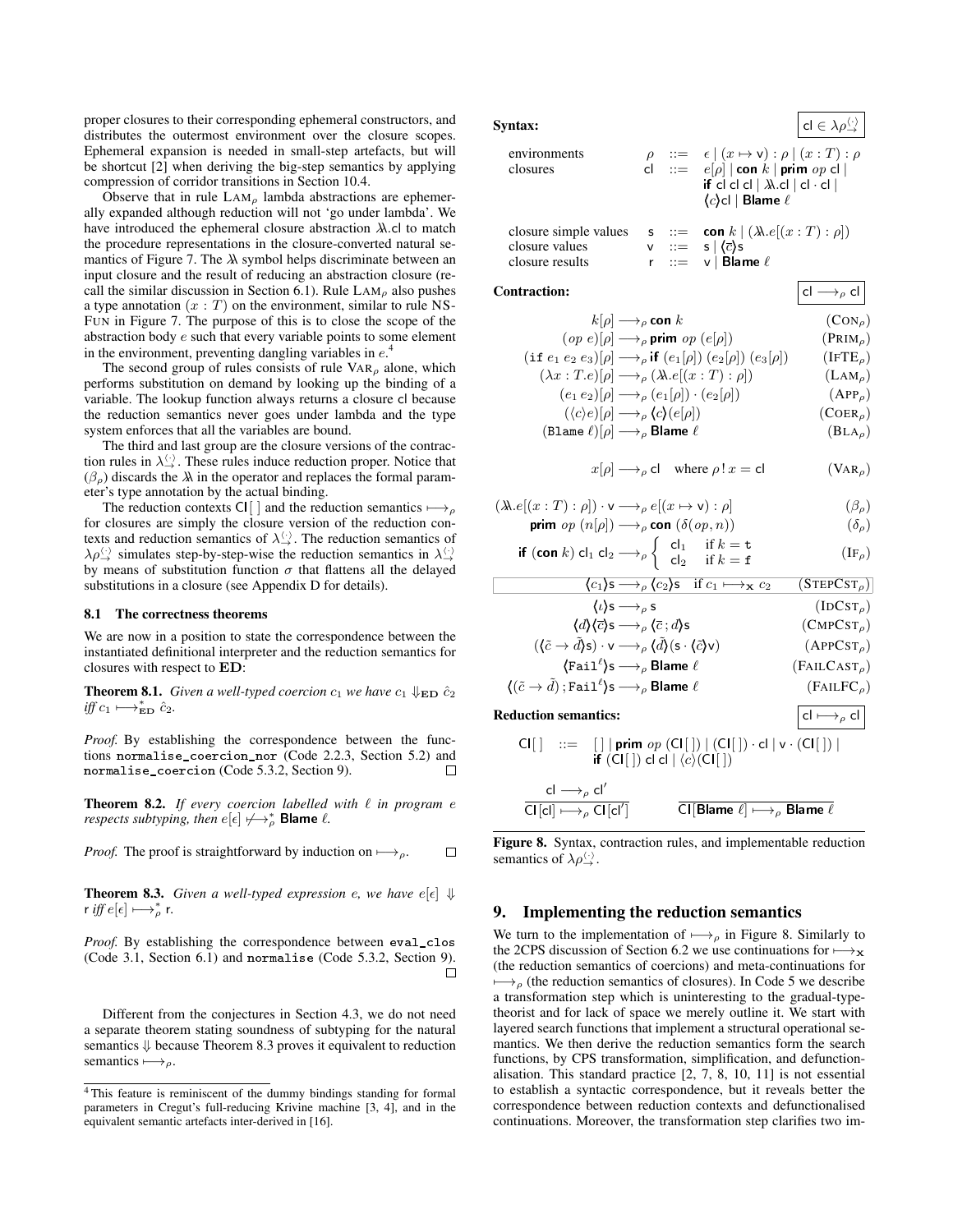portant points and justifies the accompanying design decisions. We elaborate on this two points in the following paragraphs. We strongly advise the program-derivationist to read Code 5 alongside this section.

The first point: the simplification step prescribes that the search functions discard the current continuation when a redex is found. However, a tail-recursive implementation of our layered semantics would require to keep the closure meta-continuation in order to throw into it the found coercion redex. Since the closure metacontinuation will be dropped by the simplified coercion semantics, the closure semantics needs to invoke the coercion semantics in non-tail-recursive fashion, by delimiting its invocation by passing the initial continuation.<sup>[5](#page-8-2)</sup> Thus, the implementation of the smallstep semantics is not a 2CPS program anymore, but two 1-level CPS programs which are glued together by the closure semantics delimiting the invocations of the coercion semantics. All this is unavoidable. Dropping the meta-continuation in the inner simplified semantics is essential for the separated transformation of closure and coercion semantics. For the coercions, the tail calls to iterate need to happen immediately after decompose, enabling to lightweight fuse them in Code 6.3.

The second point: decomposition (to have a term and its context) is fundamental to implement a trampolined style reduction semantics [\[14\]](#page-10-21) (a driver loop iterating decomposition, contraction, and recomposition). We have a layered reduction semantics involving closures and coercions. The following rule (implicitly entailed by  $STEPCST_{\rho}$  in Figure [8\)](#page-7-1) illustrates the inclusion of the inner semantics in the outer one:

$$
\frac{\mathsf{C}[c] \longmapsto \mathbf{x} \mathsf{C}[c']}{\mathsf{C}[\{\mathsf{C}[c] \setminus s] \longmapsto \rho \mathsf{C}[\{\mathsf{C}[c'] \setminus s]}
$$

In order to implement the subsidiary coercion semantics  $\mapsto$ <sub>x</sub> in trampolined style, we have to modify the datatype representing the outer redices  $C\left[\frac{\binom{n}{c}}{s}\right]$  to include the inner decomposition  $C[c]$ , rather than just a plain coercion  $c_1 \equiv C[c]$ . This is implemented by clause ESTEPCST1 of decomposition \* simple\_value of datatype redex1 in Code 5.3.1.

Code 5.3 implements the reduction semantics  $\mapsto$ <sub>ρ</sub> in Figure [8,](#page-7-1) which corresponds to the top left corner in Figure [1.](#page-1-0) In the following sections, we apply the syntactic correspondence and arrive at an abstract machine which will be refunctionalised into the 2CPSnormaliser in Section [6.2](#page-5-4) and Code 3.2, thus closing the gap and completing the inter-derivation.

#### <span id="page-8-0"></span>10. The syntactic correspondence

In Section [9,](#page-7-3) we implemented the reduction semantics  $\mapsto$ <sub>ρ</sub>, which is the starting point of the syntactic correspondence arriving at the abstract machine on the bottom left corner of Figure [1.](#page-1-0) The syntactic correspondence [\[6,](#page-10-8) [7,](#page-10-9) [9\]](#page-10-10) consists of refocusing, inlining of contraction function, lightweight-fusion by fix point promotion [\[19\]](#page-10-13), and compression of corridor transitions. These steps are standard and hence merely outlined in the paper, except for the specific details concerning our layered semantics. In the fourth step, we elaborate on two different classes of corridor transitions found in the literature [\[9\]](#page-10-10) (Section [10.4\)](#page-8-1).

On occasion, we generically refer to both the coercion and closure artefacts by naming the entry function, *e.g.*, normalise1 in Code 6.1.

#### <span id="page-8-3"></span>10.1 Refocusing

The refocus function maps a pair (contractum, context) to the decomposition for the next redex in the reduction sequence. Extensional refocus consist of (respectively on coercions and closures) recomposition followed by decomposition. The refocusing step deforests this detour, turning the extensional refocus function into an intensional refocus function which is an alias for the decompose function [\[6\]](#page-10-8).

Since our semantics is layered, we apply refocusing to the coercion and the closure artefacts in succession. First, we turn the extensional refocus\_coercion in Code 5.3.2 into the intensional refocus1\_coercion in Code 6.1 which is an alias for decompose\_coercion. Functions iterate1\_coercion and normalise1\_coercion follow from that. Before performing the same operation in the closure artefact, we coalesce all the  $STEPCST_{\rho}$  steps in the closure reduction semantics. The modified inclusion-of-semantics rule now reads:

$$
\frac{c \longmapsto^*_{\mathbf{x}} \hat{c}}{\text{CI}[\langle c \rangle s] \longmapsto_{\rho} \text{CI}[\langle \hat{c} \rangle s]}
$$

This transformation trivially preserves equivalence. To implement the rule above, we modify the decomposition of closures accordingly. In Code 6.1, the clause for meta-continuation MC5 in function decompose1\_meta\_cont now invokes normalise1\_coercion. In the same program clause, there is no case returning a ESTEPCST1 redex, since the coercion found nc (on which the program is pattern-matching after normalise1\_coercion) is trivially a normal coercion.

We turn the extensional refocus\_closure in Code 5.3.2 into the intensional refocus1\_closure in Code 6.1 which is an alias for decompose1\_closure.

#### 10.2 Inlining the contraction function

We inline the contraction functions in the corresponding iterate functions [\[9\]](#page-10-10), obtaining normalise2 in Code 6.2. Due to the modified rule in Section [10.1,](#page-8-3) the case for ESTEPCST1 redices in contract\_closure is no longer considered.

#### 10.3 Lightweight-fusing decompose and iterate

There are several invocations of decomposition followed by iteration in the iterate and normalise functions. We fuse them together in a single normalise function by applying lightweight fusion. As in Section [10.1,](#page-8-3) we proceed in succession for the coercion and the closure artefacts. The resulting reduction-free normaliser normalise3 is in Code 6.3.

#### <span id="page-8-1"></span>10.4 Compressing *static* and *dynamic* corridor transitions

Some of the transitions in normalise3 are to configurations where there is only one possible further transition. These are called *corridor* transitions, and by hereditarily compressing them, the iterate functions will become unused and could be safely removed.

The conventional corridor transitions (for which we use the epithet *static*) are those detected by looking at the code of the normalising functions, *i.e.*, the program clauses where the righthand side consists of a single tail call, or of a selection statement having a unique case [\[7,](#page-10-9) [9\]](#page-10-10). These transitions are compressed by successively unfolding the right-hand side of the program clauses involved. The shortcut operation coalescing ephemeral expansion [\[2\]](#page-10-17) belongs to this category of corridor transitions. By compressing the static corridor transitions we obtain the big-step normaliser normalise4 in Code 6.4.

The not-so-conventional corridor transitions (for which we use the epithet *dynamic*), are those starting at a configuration where the input term is irreducible, *i.e.*, a normal coercion or a value [\[9,](#page-10-10) p.140-141]. For coercions, remember from Section [4](#page-3-0) that we use a

<span id="page-8-2"></span><sup>5</sup> The sceptical program-derivationist is invited to attempt the simplification step in a true 2CPS program implementing a semantics with layered redices, like the ones entailed by rule  $STEPCST_\rho$  in Figure [8.](#page-7-1)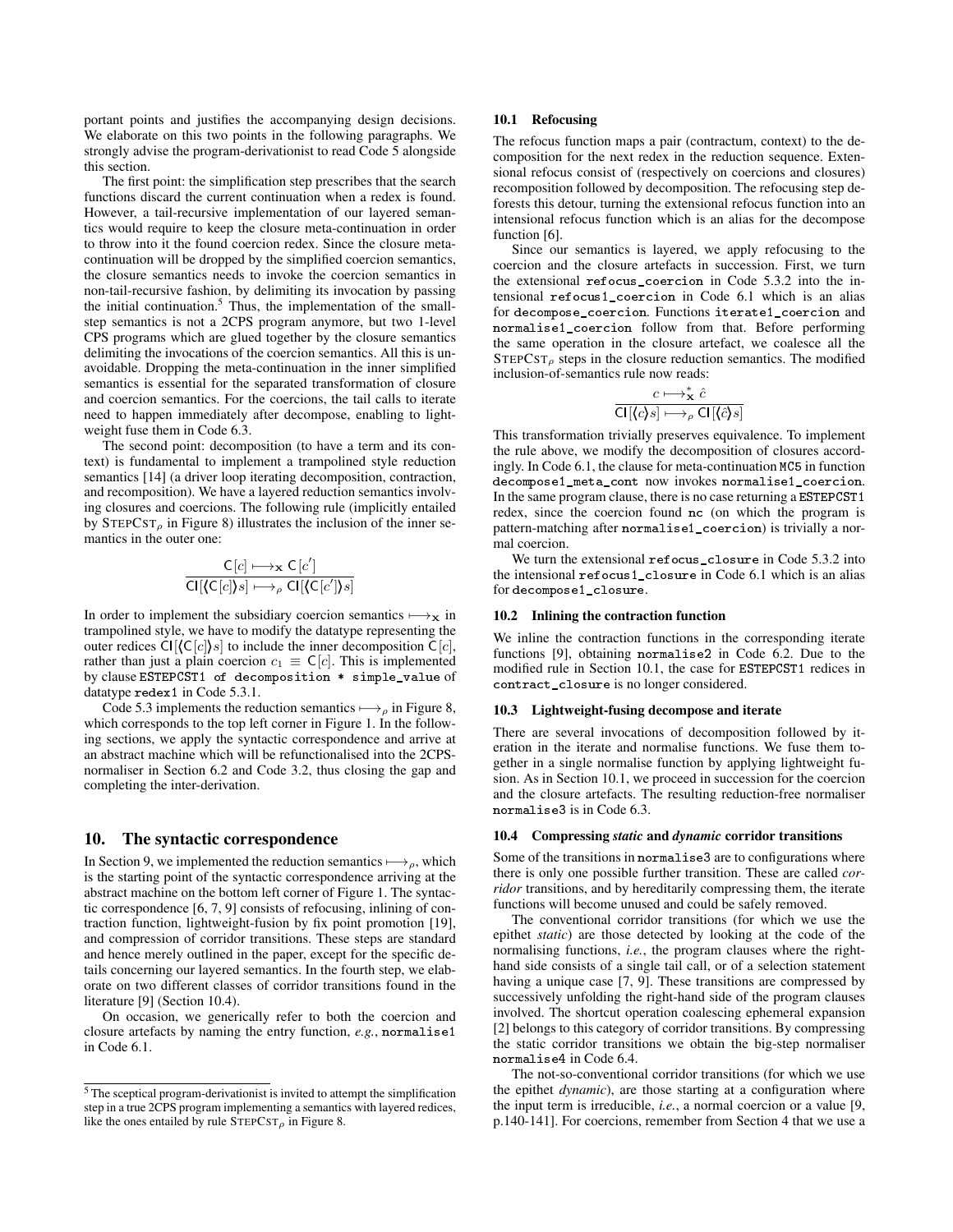single coercion datatype both for arbitrary coercions and for the hierarchy of normal coercions. For the closures, in Code 4 we introduced datatype value\_clos and function embed\_clos, the latter implementing the embedding function  $\downarrow$ v in Appendix [C.](#page-11-0)<sup>[6](#page-9-1)</sup> Since the programs are in defunctionalised CPS, all the calls are tail calls (respectively to the coercion or closure semantics). The computation will eventually throw the irreducible input term into the current continuation (meta-continuation respectively). Thus, these administrative transitions can be coalesced until that point, *i.e.*, a call to normalise4\_cont or normalise4\_meta\_cont respectively. Compressing dynamic corridor transitions reveals more opportunities to compress static corridor transitions. By compressing them all we obtain normalise5 in Code 6.5, which implements the abstract machine at the bottom left corner of Figure [1.](#page-1-0)

Let us show one of such dynamic corridor transitions:

```
normalise4_closure
(embed_clos f1, MC3 (CCOER (c1, embed_clos v),
                     MC5 (c2, mk)))
```
- = normalise4\_meta\_cont (MC3 (CCOER (c1, embed\_clos v), MC5 (c2, mk)), f1) normalise4\_closure
- (CCOER (c1, embed\_clos v), MC4 (f1, MC5 (c2, mk))) normalise4\_closure
- (embed\_clos v, MC5 (c1, MC4 (f1, MC5 (c2, mk)))) = normalise4\_meta\_cont
- (MC5 (c1, MC4 (f1, MC5 (c2, mk))), v)

The normaliser specifies a control-flow invariant for the cases matching the initial clause of the corridor transition. The invariant allows the meta-continuation stack to be loaded with a *fixed* sequence of defunctionalised meta-continuations, which will help us refunctionalise the abstract machine into several mutually recursive functions in Section [11.1.](#page-9-2)

### 11. Closing the gap

In this section we close the gap between the right- and left-hand sides of the inter-derivation diagram (Figure [1\)](#page-1-0). We defunctionalise the abstract machine into a 2CPS program with several mutually recursive functions which is almost the 2CPS-normaliser in Figure [1.](#page-1-0) Then, we apply some cosmetic transformations to remove minor differences between the refunctionalised abstract machine and the 2CPS-normaliser, thus concluding the derivation.

#### <span id="page-9-2"></span>11.1 Refunctionalising the abstract machine

We observe two facts about function normalise5\_meta\_cont:

- 1. In the clause for MC5, the program either invokes the clause itself (normalise5\_meta\_cont passing MC5), or makes a delimited non-tail call to normalise5\_coercion and then returns a blame or throws some intermediate result into the current metacontinuation. This clause can be refunctionalised into a standalone recursive function, which we name apply6\_coercion (Code 7.1).
- 2. In the clause for MC4, the program either calls the function normalise5\_closure, or invokes normalise5\_meta\_cont passing MC5 (c1, MC4 (f1, MC5 (c2, mk))). This clause can be refunctionalised into a stand alone recursive function which unwinds the defunctionalised continuation, and invokes apply6\_coercion and itself according to the occurrences of MC4 and MC5 in the defunctionalised continuation. We name the function apply6 (Code 7.1).

Although the clause for MC4 invokes normalise5\_closure, equivalence is preserved because the latter never invokes directly normalise5\_meta\_cont passing MC4.

The rest of the clauses and functions are straightforwardly defunctionalised.

We also undelimit the inner continuations, turning the nontail calls into tail calls. This is only possible at a reduction-free artefact, since the program does not need to consider the individual redices in the reduction sequence, in particular the coercion redices (recall the discussion in Section [9\)](#page-7-3). We have decided to do this transformation after refunctionalisation to save us from introducing a new datatype for defunctionalised continuations. The result is the 2CPS refunctionalised abstract machine normalise6 in Code 7.1.

#### <span id="page-9-0"></span>11.2 Cosmetic transformations

We remove some minor differences between the refunctionalised abstract machine normalise6 in Code 7.1 and the 2CPS-normaliser eval\_cps in Code 3.2.

We inline apply6\_coercion in Code 7.1 into itself (notice that the value sv passed in the recursive call is a simple value), duplicating the selection statement in the second clause. This selection statement is, in turn, protruded (*i.e.*, inversely inlined) into combinator mk\_cast7 (Code 7.2). We unfold datatype closure into a pair (expression, environment\_clos) and protrude combinator mk\_arrow7 (Code 7.2). The result is normalise7 in Code 7.2, which is exactly the same as the 2CPS-normaliser eval\_clos in Code 3.2.

*This establishes the correspondence between*  $=_{\langle \cdot \rangle}$  *and*  $\longmapsto$ *, and between*  $\Downarrow$ <sub>ED</sub> *and*  $\mapsto$ <sub>ED</sub>, *constituting a proof by program transformation of Theorems [8.1](#page-7-5) and [8.3](#page-7-4)*.

*Theorems [8.1](#page-7-5) and [8.3](#page-7-4) can be generalised for other choices of dynamic semantics by applying the correspondence described through the paper starting with a different set of coercion artefacts. Layering and 2CPS allows us to reuse the off-the-shelf infrastructure, in particular the closure artefacts.*

### 12. Conclusions and related work

We have shown the inter-derivation of semantic artefacts for  $\lambda^{\langle \cdot \rangle}_\rightarrow$ . Our choice of the 2CPS is motivated by the need for a modular coercion semantics that can be plugged into the  $\lambda_{\rightarrow}^{(.)}$  layered semantics. This allows us to generalise the theorems for a family of dynamic semantics reusing most of the inter-derivation for  $\lambda^{\langle \cdot \rangle}$ .

We have presented the calculus  $\lambda \rho_{\rightarrow}^{(.)}$ , which is an important ingredient to inter-derive the closure-converted version of the defi-nitional interpreters in [\[20\]](#page-10-5). The semantics in  $\lambda \rho^{\langle \cdot \rangle}$  simulates stepby-step-wise the semantics in  $\lambda_{\rightarrow}^{\langle \cdot \rangle}$ .

In [\[12\]](#page-10-3) the 2CPS is applied to inter-derive a full-reducing *evalreadback* machine of Curien [\[5\]](#page-10-22) that normalises pure untyped lambda calculus terms. The machine relies on a *hybrid*, or *layered*, reduction strategy with two separated stages for eval and readback. We have independently investigated in [\[16\]](#page-10-1) a different approach for *single-stage* (as opposed to eval-readback) hybrid artefacts, showcasing the derivation of the full-reducing Krivine machine [\[3\]](#page-10-18) from the operational semantics of normal order. In [\[12\]](#page-10-3) the subsidiary strategy is modular, but this introduces a conceptual overhead in the 2CPS transformations. In [\[16\]](#page-10-1) we show how to use plain CPS when the target strategy is single-staged, but this requires reasoning on the shape of the continuation stack. Both approaches differ in their weaknesses and strengths, as well as in their range of applicability.

The semantic artefacts in this paper are qualitatively different from those in [\[12\]](#page-10-3) and [\[16\]](#page-10-1). The semantics  $\Downarrow$  here is single-stage (there is only one pass of the big-step definitional interpreter) but its implementation is 2-levelled. In the big-step artefacts we use 2CPS. In the small-step artefacts we disentangle the inner continuation

<span id="page-9-1"></span><sup>6</sup> The embedding function is used in contract\_closure in Code 5.3.2. Embed only considers closure values because closure blames are shortcircuited to closure results and do not appear in redices. Observe that embed followed by normalise is the identity.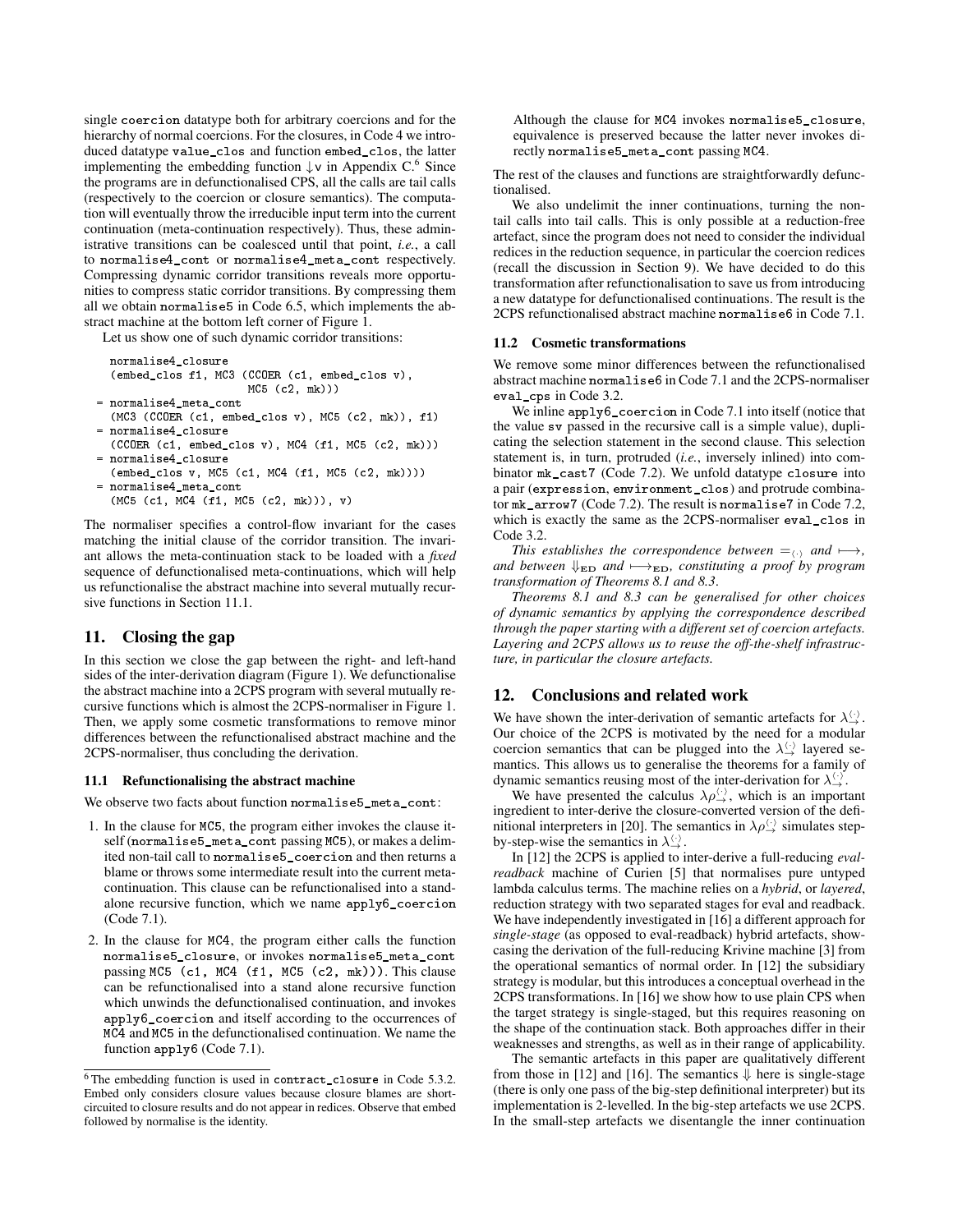space by delimiting the continuations in the non-tail calls to the coercion semantics. This way, we keep the semantics in [\[20\]](#page-10-5), but arrive at a solution which is modular with respect to the coercion semantics.

Garcia [\[15\]](#page-10-4) has tackled and solved the challenge of defining a reduction semantics for coercions which is 'complete in the face of inert compositions and associativity'. We have rather followed the 'ad hoc reassociation scheme' in [\[20\]](#page-10-5), proving the correctness conjectures there. Garcia also introduces threesome-based variants of the Blame Calculus. We believe that the semantics for the threesome-based gradually-typed lambda calculi are good candidates for applying the techniques in this paper. Thanks to layering and 2CPS, modularity with respect to the blame calculi would be straightforward.

*Acknowledgements* We are thankful to Olivier Danvy for introducing us to [\[20\]](#page-10-5) and for suggesting the problem.

#### References

- <span id="page-10-0"></span>[1] M. S. Ager, D. Biernacki, O. Danvy, and J. Midtgaard. A functional correspondence between evaluators and abstract machines. In *Proceedings of the International Conference on Principles and Practice of Declarative Programming*, 2003.
- <span id="page-10-17"></span>[2] M. Biernacka and O. Danvy. A concrete framework for environment machines. *ACM Trans. Comput. Log*, 9(1):6:1–6:29, December 2007.
- <span id="page-10-18"></span>[3] P. Crégut. An abstract machine for lambda-terms normalization. In *Proceedings of LISP and Functional Programming*, pages 333–340, 1990.
- <span id="page-10-19"></span>[4] P. Crégut. Strongly reducing variants of the Krivine abstract machine. *Higher-Order and Symbolic Computation*, 20(3):209–230, September 2007.
- <span id="page-10-22"></span>[5] P-L. Curien. *Categorical Combinators, Sequential Algorithms and Functional Programming*. Progress in Theoretical Computer Science. Birkhaüser, 1993.
- <span id="page-10-8"></span>[6] O. Danvy and L. R. Nielsen. Refocusing in reduction semantics. Technical Report RS-04-26, BRICS, Department of Computer Science, Aarhus University, Denmark, November 2004.
- <span id="page-10-9"></span>[7] O. Danvy, J. Johannsen, and I. Zerny. A walk in the semantic park. In *Proceedings of the Workshop on Partial Evaluation and Program Manipulation*, 2011.
- <span id="page-10-14"></span>[8] Olivier Danvy. Defunctionalized interpreters for programming languages. In *Proceedings of the 13th ACM SIGPLAN International Conference on Functional Programming*, 2008.
- <span id="page-10-10"></span>[9] Olivier Danvy. From reduction-based to reduction-free normalization. In *Advanced Functional Programming*, volume 5832 of *Lecture Notes in Computer Science*, pages 66–164. Springer, 2008.
- <span id="page-10-20"></span>[10] Olivier Danvy and Kevin Millikin. On the equivalence between small-step and big-step abstract machines: a simple application of lightweight fusion. *Information Processing Letters*, 106(3):100–109, 2008.
- <span id="page-10-15"></span>[11] Olivier Danvy and Kevin Millikin. Refunctionalization at work. *Sci. Comput. Program*, 74(8):534–549, 2009.
- <span id="page-10-3"></span>[12] Olivier Danvy, Kevin Millikin, and Johan Munk. A correspondence between full normalization by reduction and full normalization by evaluation, 2013. A scientific meeting in honor of Pierre-Louis Curien.
- <span id="page-10-7"></span>[13] M. Felleisen. *The Calculi of Lambda-v-CS Conversion: A Syntactic Theory of Control and State in Imperative Higher-Order Programming Languages*. PhD thesis, Department of Computer Science, Indiana University, 1987.
- <span id="page-10-21"></span>[14] S. E. Ganz, D. P. Friedman, and M. Wand. Trampolined style. In *Proceedings of International Conference on Functional Programming*, 1999.
- <span id="page-10-4"></span>[15] Ronald Garcia. Calculating threesomes, with blame. In *Proceedings of the 18th ACM SIGPLAN International Conference on Functional Programming*, 2013.
- <span id="page-10-1"></span>[16] A. García-Pérez, Pablo Nogueira, and Juan José Moreno-Navarro. Deriving the *Full-Reducing* krivine machine from the small-step operational semantics of normal order. In *Proceedings of the 15th International Symposium on Principles and Practice of Declarative Programming*, 2013.
- <span id="page-10-2"></span>[17] Álvaro García-Pérez and P. Nogueira. A syntactic and functional correspondence between reduction semantics and reduction-free full normalisers. In *Proceedings of the ACM SIGPLAN 2013 Workshop on Partial Evaluation and Program Manipulation, PEPM*, 2013.
- <span id="page-10-16"></span>[18] P. Landin. The mechanical evaluation of expressions. *Computer Journal*, 6(4):308–320, January 1964.
- <span id="page-10-13"></span>[19] A. Ohori and I. Sasano. Lightweight fusion by fixed point promotion. In *Proceedings of the Symposium on Principles of Programming Languages*, 2007.
- <span id="page-10-5"></span>[20] Jeremy G. Siek and Ronald Garcia. Interpretations of the graduallytyped lambda calculus. In *Proceedings of the Workshop on Scheme and Functional Programming*, 2012.
- [21] Jeremy G. Siek and Walid Taha. Gradual typing for functional languages. In *Proceedings of the Workshop on Scheme and Functional Programming*, 2006.
- <span id="page-10-6"></span>[22] Jeremy G. Siek, Ronald Garcia, and Walid Taha. Exploring the design space of higher-order casts. In *Proceedings of the 18th European Symposium on Programming Languages and Systems*, 2009.

# <span id="page-10-11"></span>A. Subsystems of  $\lambda_{\rightarrow}^{(1)}$

Complements of Figure [2](#page-1-3) on page [2.](#page-1-3)

 $\delta$ -rules  $\delta(\rho, n) = k$  $\delta(\texttt{inc}, n) = n + 1$  $\delta(\texttt{dec}, n) = n - 1$  $\delta$ (zero?, 0) = t  $\delta(\textsf{zero?}, n) = \textsf{f} \quad (n \neq 0)$ 

Type system for expressions of  $\lambda_{\rightarrow}^{(1)}$ 

$$
\xrightarrow{\langle \cdot \rangle} \qquad \qquad \Gamma \vdash e : T
$$

$$
\overline{\Gamma \vdash k : type C(k)} \qquad \overline{\Gamma \vdash op : type O(op)} \qquad \overline{\Gamma \vdash x : \Gamma(x)}
$$

$$
\overline{\phantom{a}}\phantom{a}
$$

$$
\frac{\Gamma\vdash e_1:\texttt{Bool}\qquad \Gamma\vdash e_2:T\qquad \Gamma\vdash e_3:T}{\Gamma\vdash \texttt{if}\ e_1\ e_2\ e_3:T}
$$

$$
\frac{\Gamma, x \mapsto T \vdash e : S}{\Gamma \vdash (\lambda x : T \cdot e) : T \to S} \qquad \frac{\Gamma \vdash e_1 : T \to S \qquad \Gamma \vdash e_2 : T}{\Gamma \vdash e_1 e_2 : S}
$$
\n
$$
\frac{\Gamma \vdash e : T}{\Gamma \vdash \langle S \Leftarrow T \rangle^{\ell} e : S} \qquad \frac{\vdash c : S \Leftarrow T \qquad \Gamma \vdash e : T}{\Gamma \vdash \langle c \rangle e : S}
$$

$$
\Gamma \vdash \mathtt{Blame}\ \ell : T
$$

**Type of constants:**  $\vert typeC(k) = B$ 

| typeC(n)      | $=$ | Int. |
|---------------|-----|------|
| $typeC(\tau)$ | $=$ | Bool |
| typeC(f)      | $=$ | Bool |

#### **Type of operators:**  $\vert typeO(op) = B \rightarrow B$

 $typeO(\texttt{inc}) = \texttt{Int} \rightarrow \texttt{Int}$  $typeO(\texttt{dec}) = \texttt{Int} \rightarrow \texttt{Int}$ <br> $peO(\texttt{zero?}) = \texttt{Int} \rightarrow \texttt{Bool}$  $typeO(\texttt{zero?})$  =

#### <span id="page-10-12"></span>B. Subsystems of ED

Complements of Figure [3](#page-2-3) on page [3.](#page-2-3)